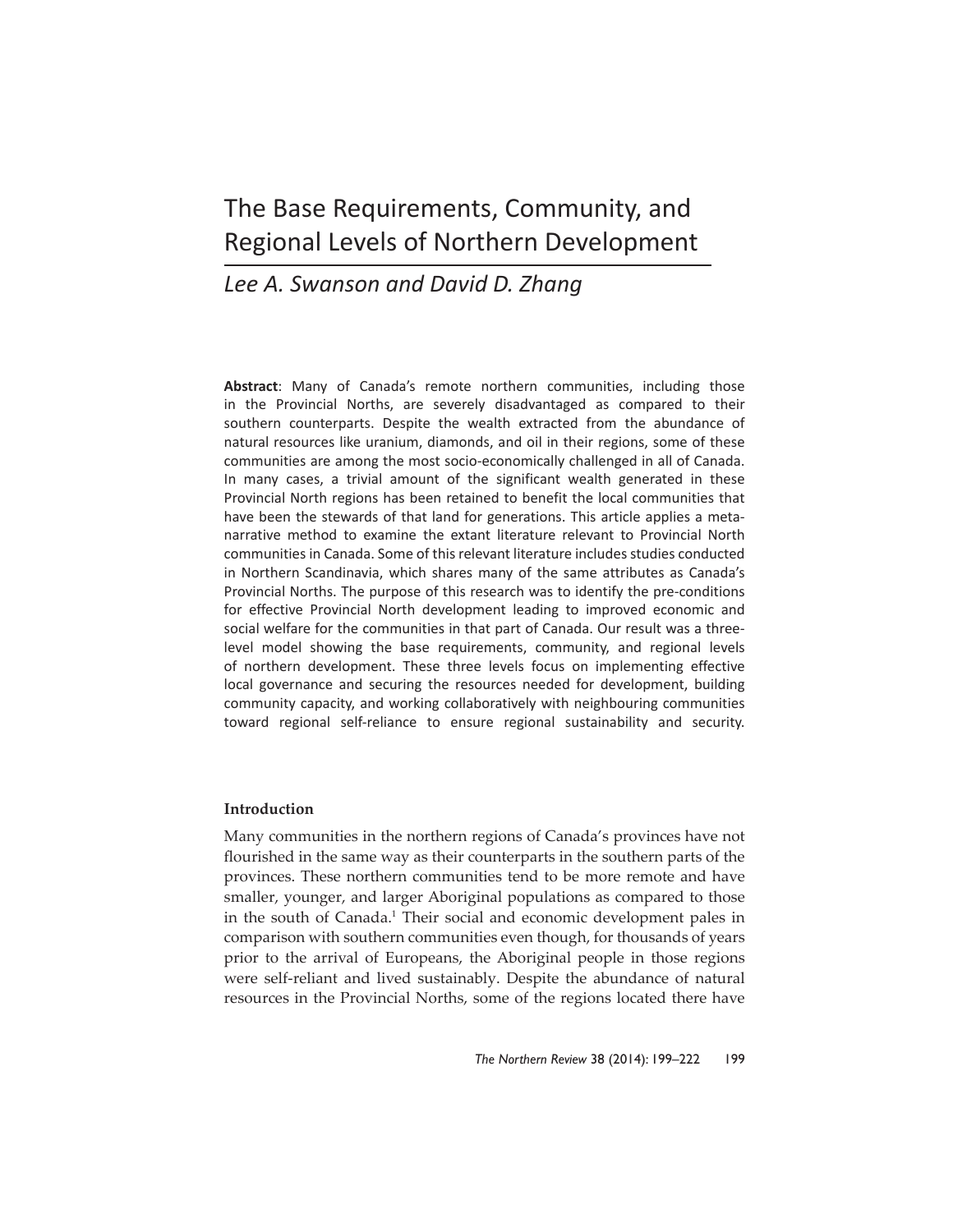the lowest median incomes in the country.<sup>2</sup> These shortcomings have mainly arisen because these communities have not yet gained the political power or established the co-operative approaches across the Provincial Norths necessary to benefit as they could from their naturally endowed resources.<sup>3</sup>

Given the importance of the Provincial North regions to Canada's economic future because of the vast energy, mineral, and forestry resources they hold and the potential for the expansion of their tourism industries, it is paramount that the social and economic conditions in these areas be improved. Even more importantly, it is vital that the problems in these regions be remedied so their residents receive a fair share of the wealth extracted from their lands and can enjoy lifestyles and opportunities similar to other Canadians.

The following sections explore the pre-conditions for effective Provincial North development by examining literature that draws from both the Canadian and Scandinavian experiences in their northern regions. The Scandinavian experiences are relevant to the Canadian Provincial Norths context because of the similar resources, climate, and other attributes. Although the Northern Scandinavian regions are geographically located at the same latitudes as Canada's territorial Far North, and significantly further north than the Canadian Provincial Norths, Northern Scandinavia shares much more in common with Canada's Provincial Norths than with its Far North.

The issues facing the North are complex, and the pre-conditions required for development there are influenced by the increasing global demand for Canada's resources, the emerging Aboriginal governance structures, and the rapidly changing regional dynamics. In response, Canada must implement innovation-driven northern development and governance strategies built on community and industry partnerships.4 The three-level northern development model we introduce in this article shows that development in Canada's Provincial Norths depends upon a local endowment of resources, leadership, infrastructure, and effective governance; community level activities and commitments to build capacity; and commitments by communities to work collaboratively toward regional self-reliance to ensure regional sustainability and security.

#### **Research Method and Scope**

"Disciplined comparative and international research can contribute much to the development of theory and methodology—as well as to the improvement of policy and practice in education world-wide."5 Few studies have explored the similarities and differences in the practices contributing to northern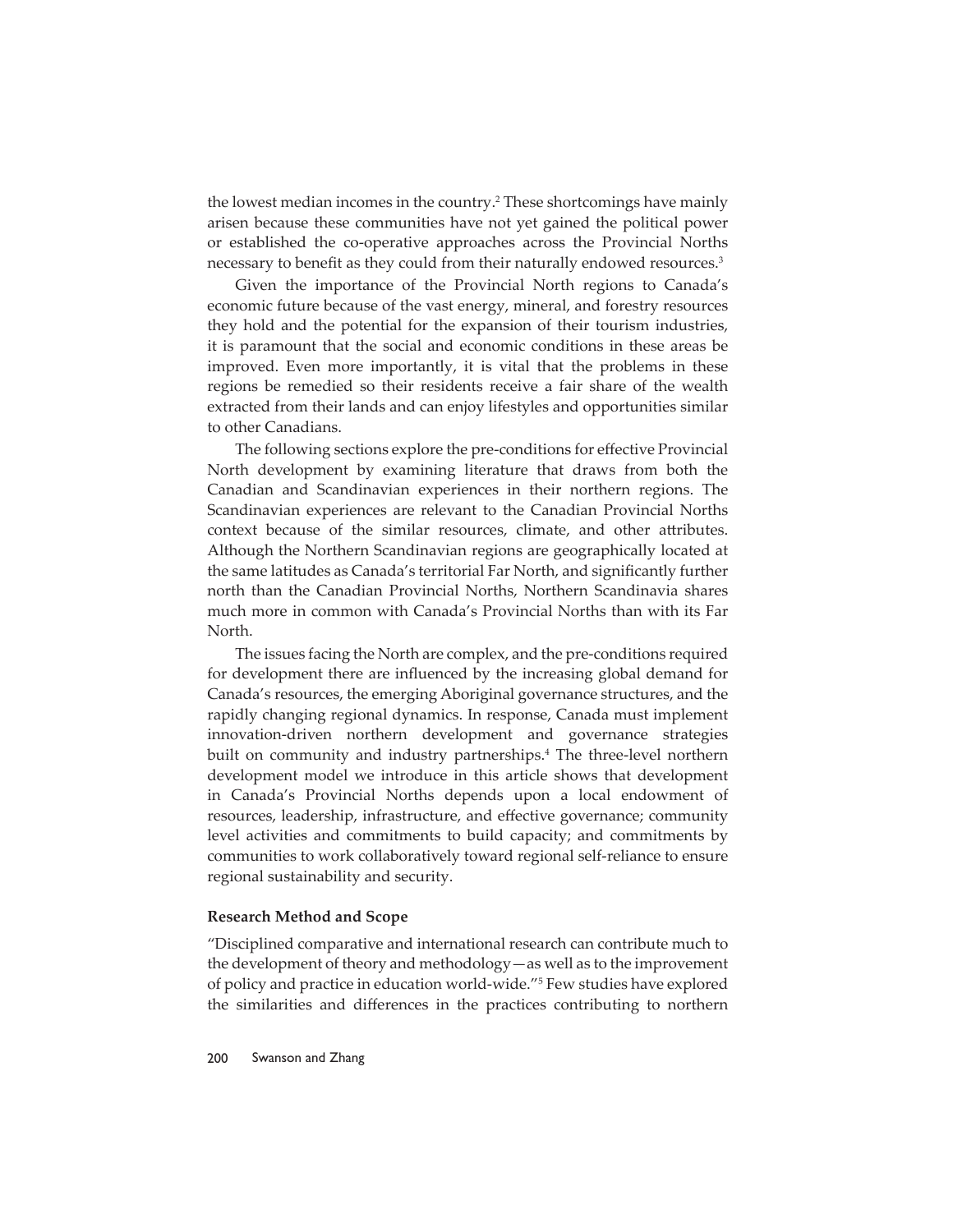development in Scandinavia and Canada. This meta-narrative of the relevant literature begins to address this deficiency while conceptualizing new ways to understand northern development to advance theories, policies, and practices in this area.

Collectively, there is a diverse and marginally connected body of literature related to northern development. Each of these research areas draws from, and is informed by a wide range of work from disciplines and topics including anthropology, sociology, history, political science, systems theory, resilience and adaptive capacity, sustainability, environmental studies, community and economic development, ethnic entrepreneurship, and even forestry and reindeer herding. The research on these topics is rooted in many regions of the world, including the two we focused on, Canada and Scandinavia. To date, little effort has been invested in synthesizing the findings from these diverse contexts to create a deeper overall understanding of the pre-conditions required for northern development.

We applied a meta-narrative approach to synthesize the relevant literature into a new perspective on northern development. This is a rigorous research method capable of effectively organizing and making sense of the range and diversity of salient topics so that findings are relevant and valuable. The meta-narrative approach uses interpretive synthesis, which is an extensive and systematic review of the principal literature and a narrative summarizing the key findings.<sup>6</sup>

Consistent with the meta-narrative method, we initiated planning, search, mapping, and appraisal phases to collect a broad set of research articles and reports pertinent to our topic that met our inclusion criteria.7 We then synthesized the outcomes from the studies in our emergent data set. Our inclusion criteria were designed to provide needed focus and direction for our literature search. We included areas of study and sources for data that we felt would provide the appropriate breadth needed to generate a new, meaningful, and comprehensive perspective on the foundations for northern development. These areas of study included northern entrepreneurship, Aboriginal entrepreneurship, Indigenous entrepreneurship, community-based entrepreneurship, sustainability, resilience, capacity building, remote communities, rural communities, regional development, community development, community economic development, community capacity, adaptive capacity, social entrepreneurship, self-determination, and sustainability.

Following our initial search for relevant articles, books, and reports, we broadened our yield of pertinent research by applying a snowball method whereby we used the reference lists from the resources we found to detect missing and important sources of information. According to Greenhalgh et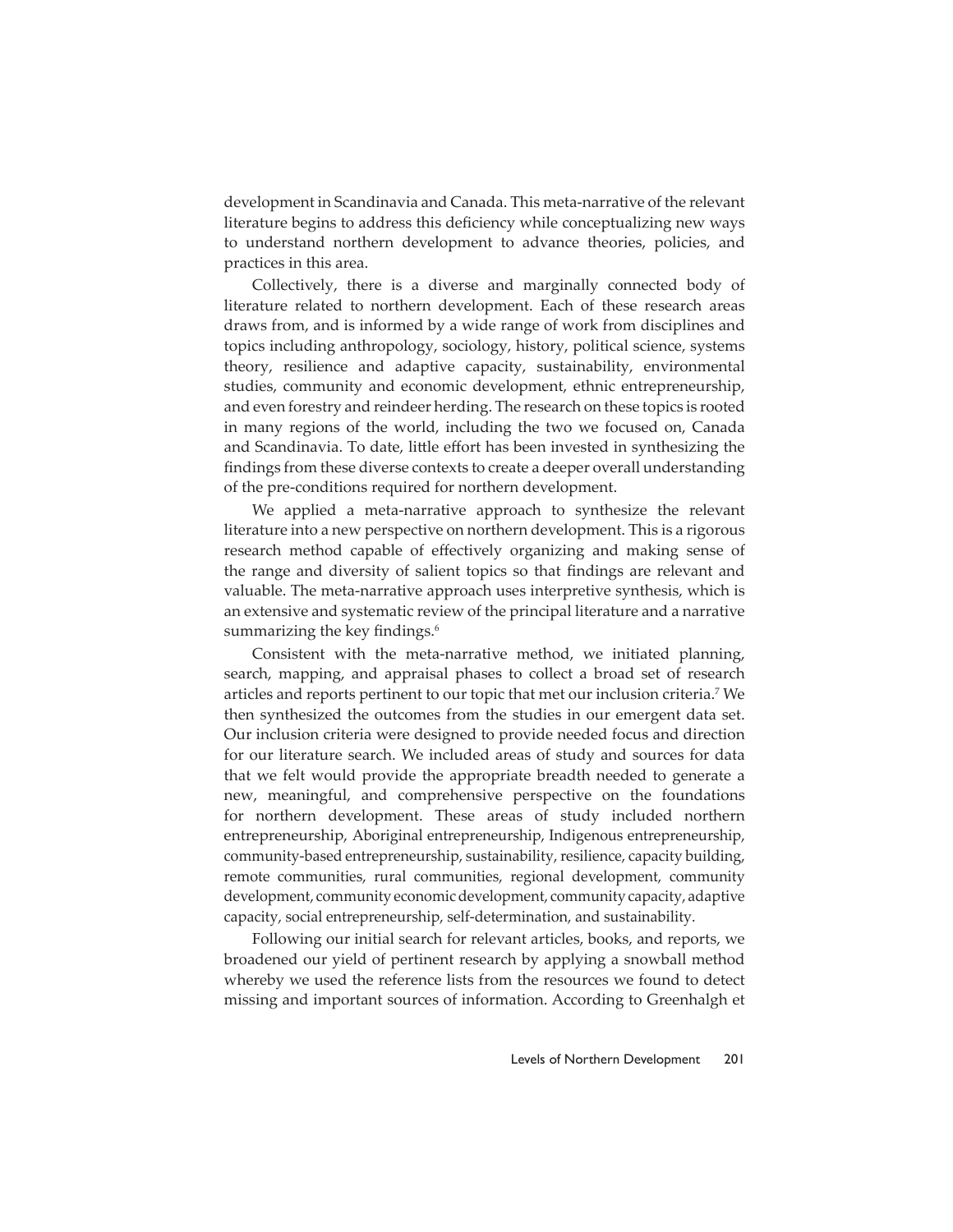al.,<sup>8</sup> utilizing this snowball approach can significantly improve the metanarrative outcome.

During the appraisal and synthesis phases of our meta-analysis—and our last stage, an adaptation of Greenhalgh's<sup>9</sup> final *recommendations phase* that we called our *conceptualization phase*—we evaluated our inclusion criteria topics according to the breadth and depth to which they were covered in the works we examined. The results from this evaluation shaped the literature review that follows and was the basis for the three-level model we developed showing the base requirements, community, and regional pre-conditions to successful development of Canada's Provincial North regions.

#### **Pre-Conditions for Northern Development**

#### *Northern Development Relies on Community-Based Capabilities*

Canada's North is characterized by excessive income disparity. Canada has 288 census divisions, and in 2010 the five census divisions with the lowest median incomes were located in the country's Provincial Norths: "three in Northern Manitoba, one in Northern Saskatchewan, and one in Northern British Columbia. However, the three with the highest median incomes are also in Canada's North," namely in resource rich areas in Northern Alberta, Northern British Columbia, and in the Northwest Territories.10 This disparity is largely due to the relative wealth of the regions from which natural resources like oil and precious metals are extracted.

Northern Scandinavia is a good comparator to Northern Canada because some of its regions are also advantaged due to their natural resource endowments. Another similarity is that much of the wealth generated in both Northern Canada and in Northern Scandinavia is transferred out to the owners of the capital used to produce the output. One major difference, however, is in the levels of income disparity in these two parts of the world. Unlike the case in Northern Canada, the GDP per capita across Northern Scandinavia does not vary much from the average GDP per capita for the entire Circumpolar Arctic.<sup>11</sup> Northern Scandinavians enjoy a relatively high standard of living, although the GDP per capita numbers can be deceiving because these measures do not mean that all individuals residing there enjoy high levels of disposable income. Although regional GDP is relatively high, it is not "available for consumption or saving in the region."12

Experiences from both Canada and Scandinavia indicate that an endowment of natural resources does not necessarily guarantee prosperity in a region. In both cases, a large portion of the wealth generated in northern regions has been transferred out to the South. This can be partially attributed to the fact that some local communities lack the capacity required to exploit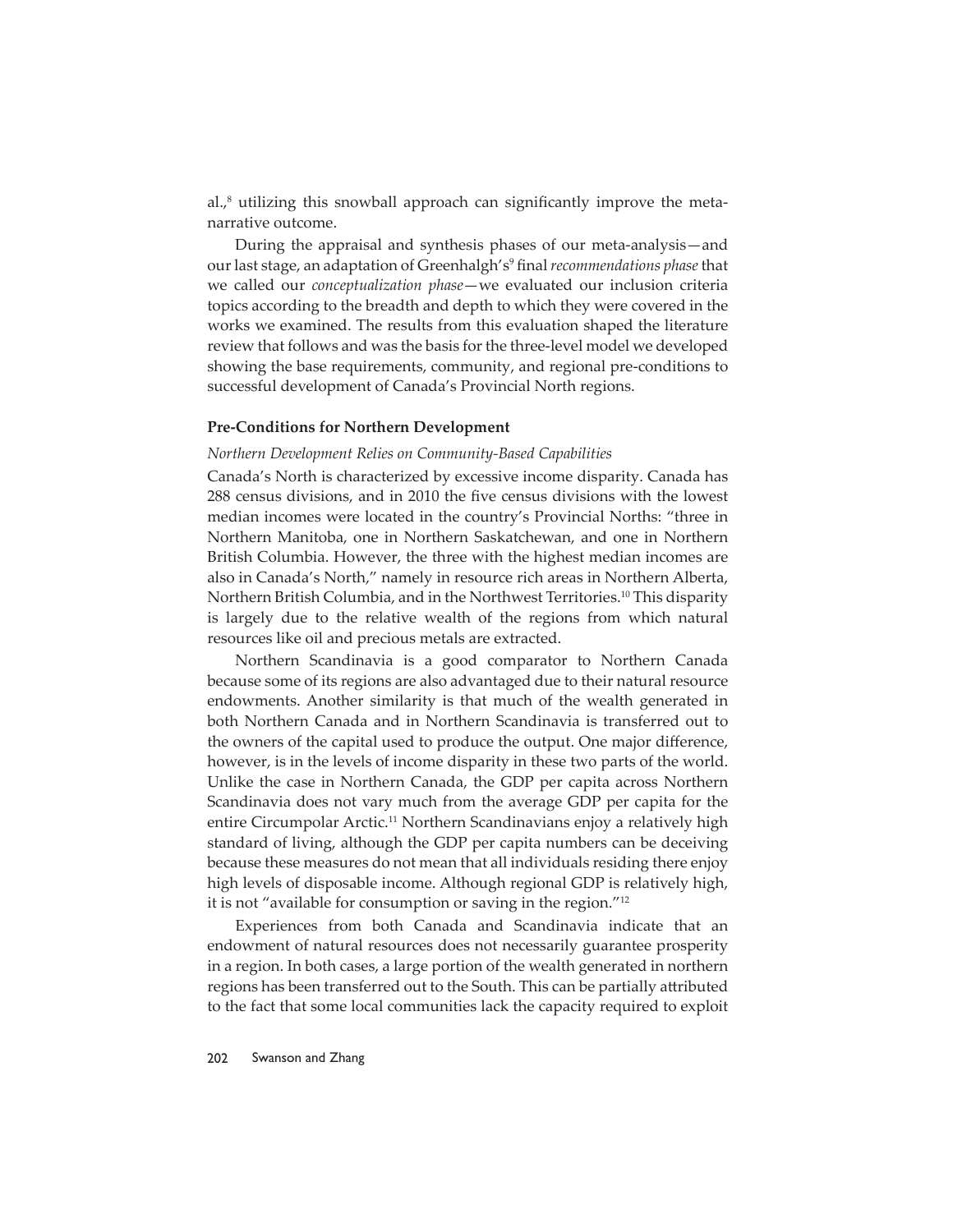the resources in the region. Financial investments and human capital often come from elsewhere.13 This implies that a key to northern development is to build the local capacity to be able to increase the benefit they derive from their regional endowment of natural resources. A pre-condition to northern development, then, should be local capacity building and community development to achieve the goals of reducing the level of income disparity in the Canadian Provincial Norths regions and ensuring communities are sustainable.

Loxley describes community development as "a conscious intervention on the part of a group of people to shape their lives in directions they feel to be desirable." He points out that "the implication is that without this intervention broader forces at work in society, many of them economic, would act to the detriment of the people in question, either by bypassing them or by affecting them adversely. $14$ 

Reports by organizations like The Conference Board of Canada<sup>15</sup> and the Scandinavian countries' Nordic Council of Ministers<sup>16</sup> highlight some of the practical measures required to ensure that northern communities have the required capacity to be sustainable. These organizations stress the importance of education, training, and skills development for northern residents. They address the challenges these remote communities face in recruiting and retaining skilled workers when there are jobs available. Infrastructure issues like accessibility to affordable housing, ensuring adequate water and waste management systems are in place, and providing needed communications and transportation systems are common hurdles to building capacity in the vast, sparsely populated, and isolated northern regions.

There is a myriad of scholarly and practitioner-focused literature on capacity building, including practitioner manuals, guides, and reports that attempt to promote social and economic well-being in northern communities. Even so, the attempts to define and explain what is meant by the terms *community capacity* and *capacity building* have not generated a universally accepted definition.

> The notion of community capacity building is both explicit and pervasive in the rhetoric that describes the missions that guide and, to a greater or lesser extent, the activities that embody these efforts. However, there is little clarity about the meaning of community capacity and capacity building in practice.<sup>17</sup>

Chaskin assessed the various approaches to defining community capacity and identified four common elements. First, community capacity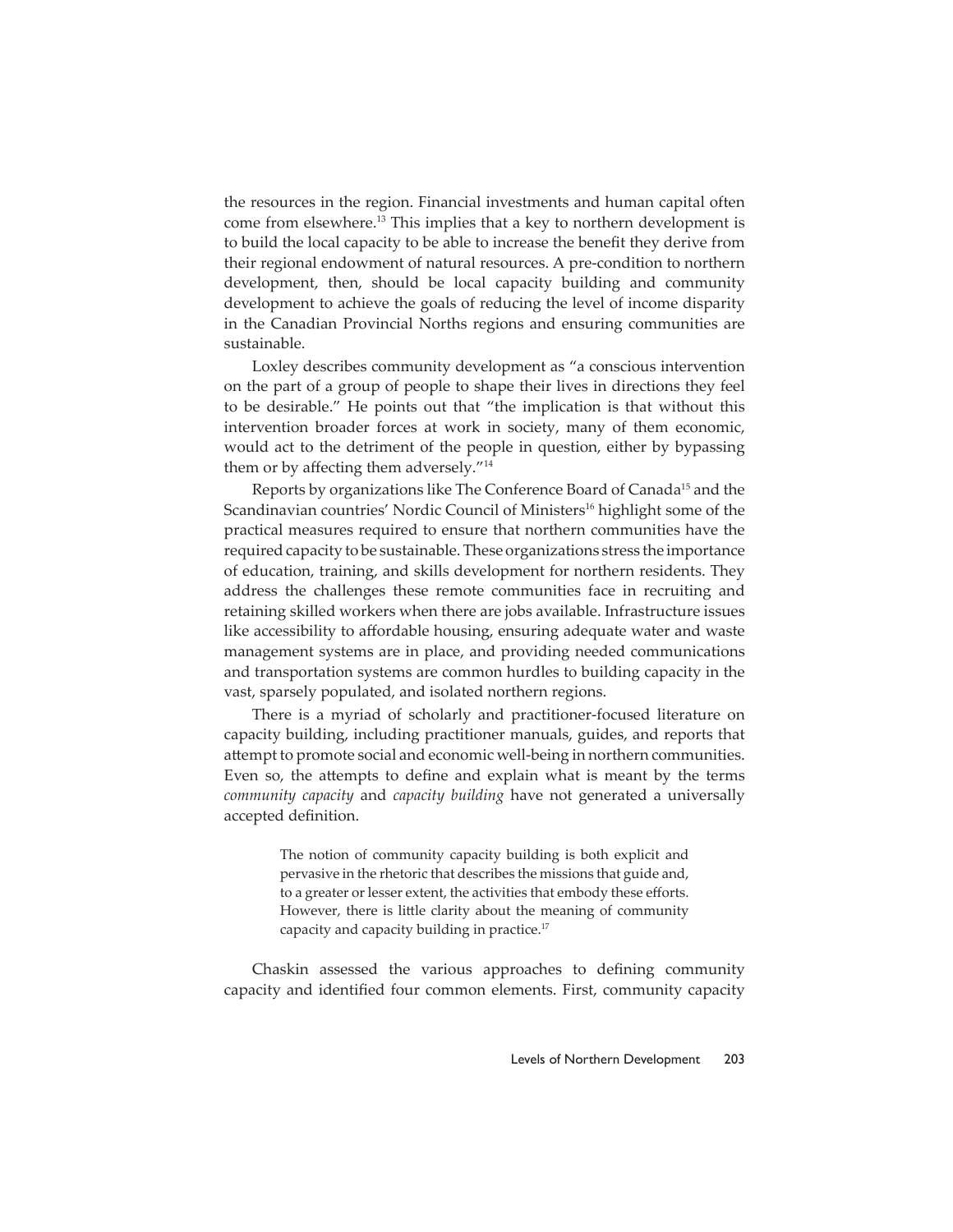depends upon what resources are available, including those deriving from individuals' skills and the access individuals and organizations have to financial capital. Second, community capacity is dependent upon the networks of relationships between people. Third, leadership is an important factor contributing to community capacity. Finally, communities interested in building their capacity must "provide support for some kind of mechanisms for or processes of participation by community members in collective action and problem solving."18

For this study, we will use the following definition of community capacity:

> Community capacity is the interaction of human capital, organizational resources, and social capital existing within a given community that can be leveraged to solve collective problems and improve or maintain the well-being of a given community. It may operate through informal social processes and/or organized effort.<sup>19</sup>

This is consistent with The Aspen Institute's perspective on community capacity as "the combined influence of a community's commitment, resources and skills that can be deployed to build on community strengths and address community problems and opportunities."20 Community capacity building, then, can be considered to be the purposeful measures occurring within a community "through effort and will, initiative and leadership"<sup>21</sup> to develop that community's commitment to take advantage of opportunities and address problems, and increase the stock of skills and resources needed to meet that commitment. A supportive local political environment is also essential for the success of community-owned enterprises.<sup>22</sup>

*Northern Development Must Engage Aboriginal Citizens and Respect Aboriginal Culture* Aboriginal peoples represent a growing demographic in Canada.

> In 2006, the number of persons declaring an Aboriginal identity was estimated at approximately 1.3 million persons, compared to roughly 900,000 10 years earlier in 1996. Among them, 785,000 were North American Indians, 404,000 were Métis and 53,000 were Inuit. Overall, these populations accounted for some 3.9% of the Canadian population … The Aboriginal population in Canada grew more rapidly than the non-Aboriginal population between 1996 and 2006 … The projection results show that the proportion of Aboriginal people would continue to grow between now and 2031,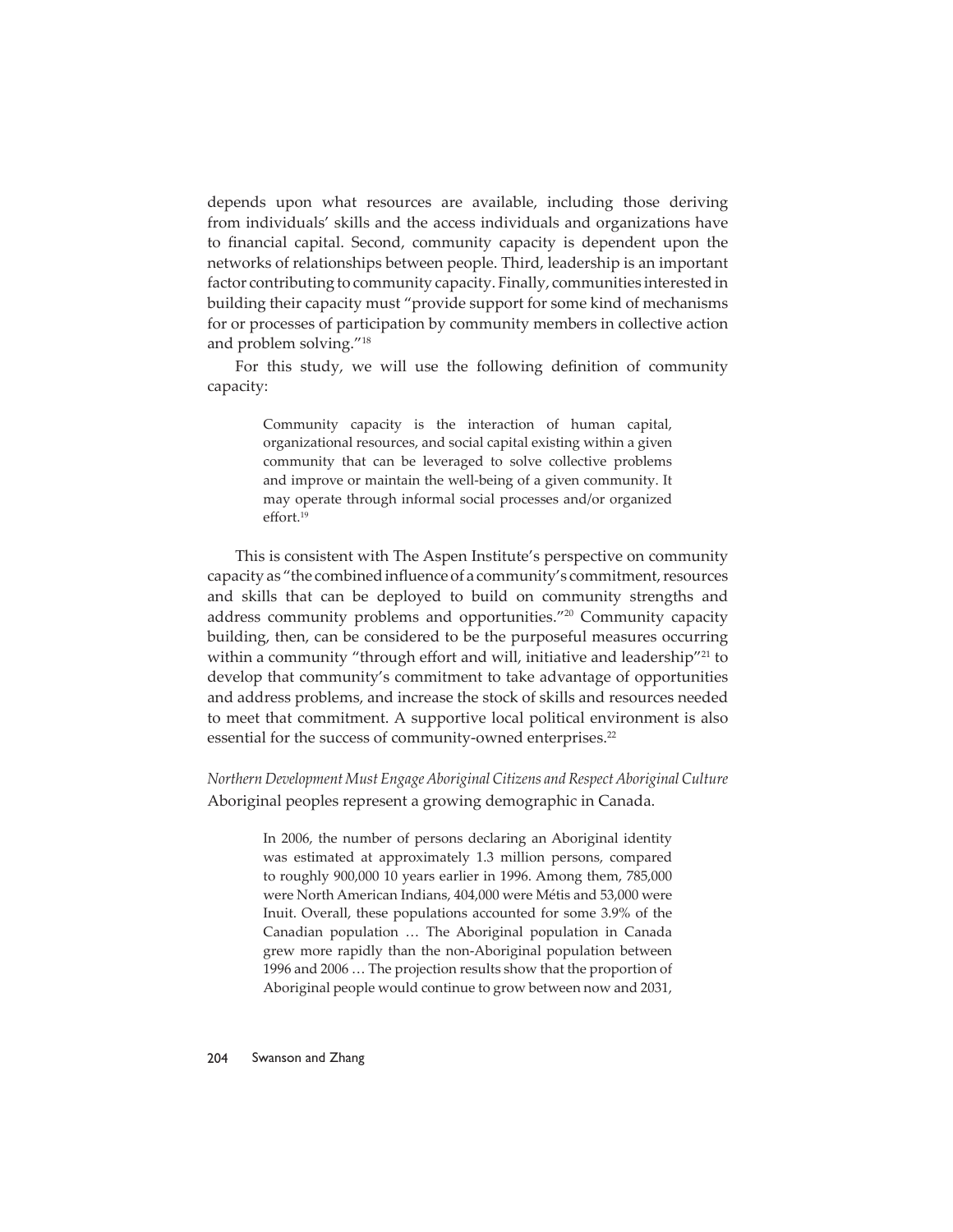reaching between 4.0% and 5.3% ... The Aboriginal population would then number between 1.7 million and 2.2 million. During the period extending from 2006 to 2031, the Aboriginal population as a whole would have an average annual growth rate ranging between 1.1% … and 2.2% … In all cases, the growth would be greater than that of the non-Aboriginal population despite the fact that it is assumed that the latter population would benefit from important international migratory gains up to 2031, which is not the case for Aboriginal populations which are assumed to have nil net international migration.23

Much of Canada's North is sparsely populated, the communities are separated by great distances, and high proportions of the populations in those communities are of Aboriginal descent. In the Far North, the populations of the Northwest Territories and Nunavut were 52.3% and 84.8% Aboriginal in 2006.<sup>24</sup> Relevant to this study, the population of the northern part of the Province of Saskatchewan (Census division 18) was 33,900 in 2006 with 29,085 of those people of Aboriginal ancestry.25 This indicates the population in the northern part of Saskatchewan was 86% Aboriginal when the proportion of the Aboriginal population for the entire province was 15%. As another example from Canada's Provincial Norths, the northern part of the Province of Manitoba (census divisions 19, 20, 21, 22, and 23) was home to 62% of the 150,040 Aboriginal people residing in the province, while the total proportion of the provincial population that was Aboriginal in 2006 was 13%.26

This growing demographic has not, however, been matched by a corresponding relative increase in Aboriginal peoples' well-being as indicated by economic prosperity, although some headway has been made. The self-government rights of Canada's Aboriginal peoples are now more widely recognized and exercised; and they have assumed more control over their social and economic well-being. This appears to have contributed to a general increase in economic influence.<sup>27</sup>

In Scandinavia, Aboriginal peoples are attempting to advance their interests and assume more control over their own futures in the northern regions through the Inuit Circumpolar Council, the Sami Council, and the Sami Parliaments in Finland and Norway.<sup>28</sup> Reports from both Canada and Scandinavia have discussed the changes now occurring that will have an impact on northern economies, and therefore capacity building in northern communities. Common issues include new developments related to Aboriginal rights and concerns about the potential impacts from environmental change.<sup>29</sup>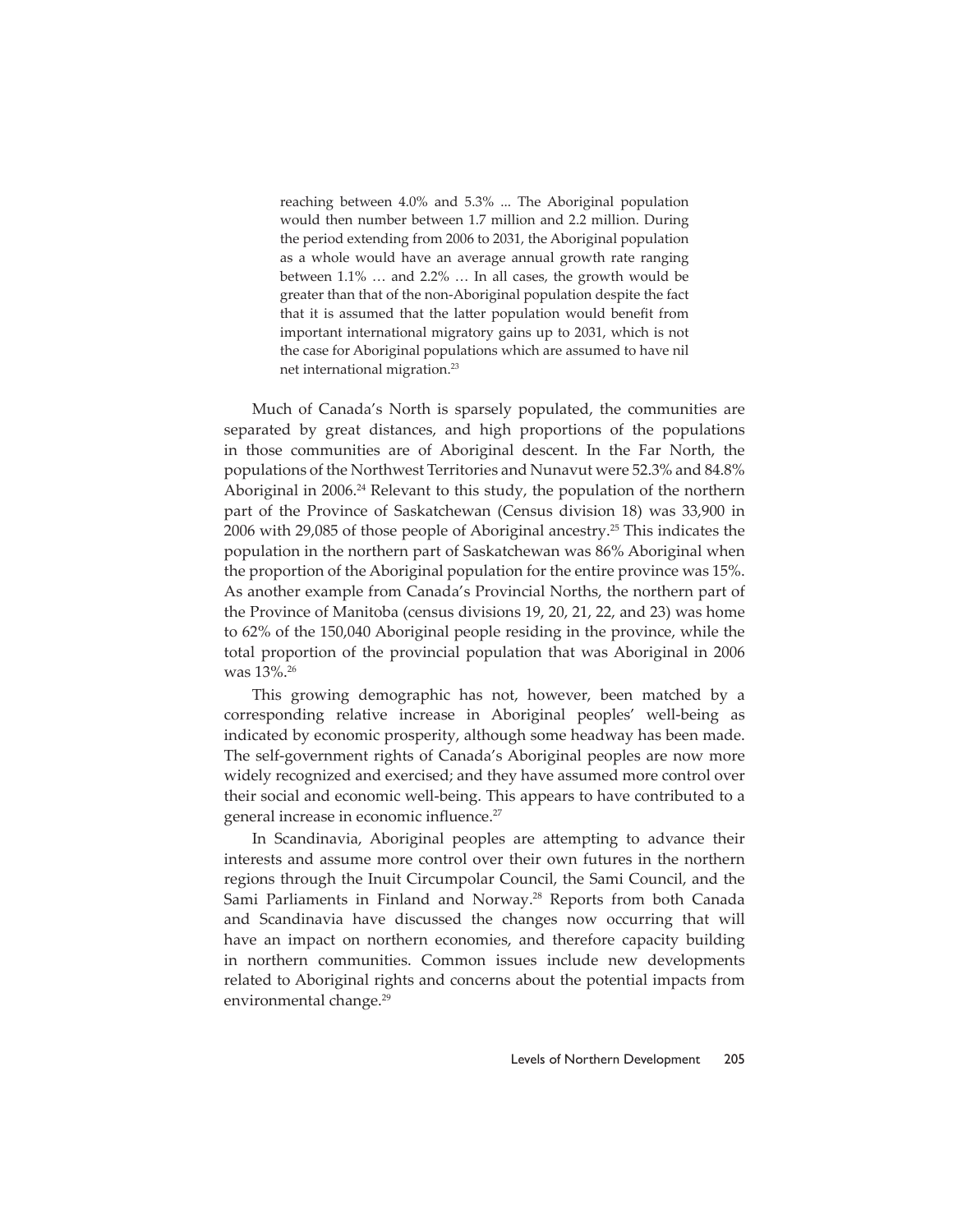According to Peredo and Anderson<sup>30</sup>, there are two perspectives on Aboriginal entrepreneurship. The first views this as occurring whenever and wherever an Aboriginal person engages in entrepreneurship. The second perspective is conceptually different and considers the activity to be a distinct kind.31 This viewpoint considers Aboriginal entrepreneurship as being "restricted to certain contexts. One restriction is to location, another is to its ultimate objective, and a third is to its form or organization."<sup>32</sup> Lindsay<sup>33</sup> also described Aboriginal entrepreneurship as different, and more complex, than other forms.

> Significant cultural pressures are placed on Indigenous entrepreneurs. These pressures will manifest themselves in new venture creation and development behavior that involve the community at a range of levels that contribute toward selfdetermination while incorporating heritage, and where cultural values are an inextricable part of the very fabric of these ventures. Thus, the Indigenous "team" involved in new venture creation and development may involve not only the entrepreneur and the business' entrepreneurial team but also the entrepreneur's family, extended family, and/or the community. Thus, in Indigenous businesses, there are more stakeholders involved than with non-Indigenous businesses. For this reason, Indigenous businesses can be regarded as more complex than non-Indigenous businesses and this complexity needs to be reflected in defining entrepreneurship from an Indigenous perspective.<sup>34</sup>

While not within the scope of this study to describe how all of the scholars in this area have itemized what distinguishes Aboriginal entrepreneurship, several have provided descriptions of the concept.<sup>35</sup> Dana and Anderson describe Aboriginal entrepreneurship as follows:

> There is rich heterogeneity among Indigenous peoples, and some of their cultural values are often incompatible with the basic assumptions of mainstream theories. Indigenous entrepreneurship often has non-economic explanatory variables. Some Indigenous communities' economies display elements of egalitarianism, sharing and communal activity. Indigenous entrepreneurship is usually environmentally sustainable; this often allows Indigenous people to rely on immediate available resources and, consequently, work in Indigenous communities is often irregular. Social organization among Indigenous peoples is often based on kinship ties, not necessarily created in response to market needs.<sup>36</sup>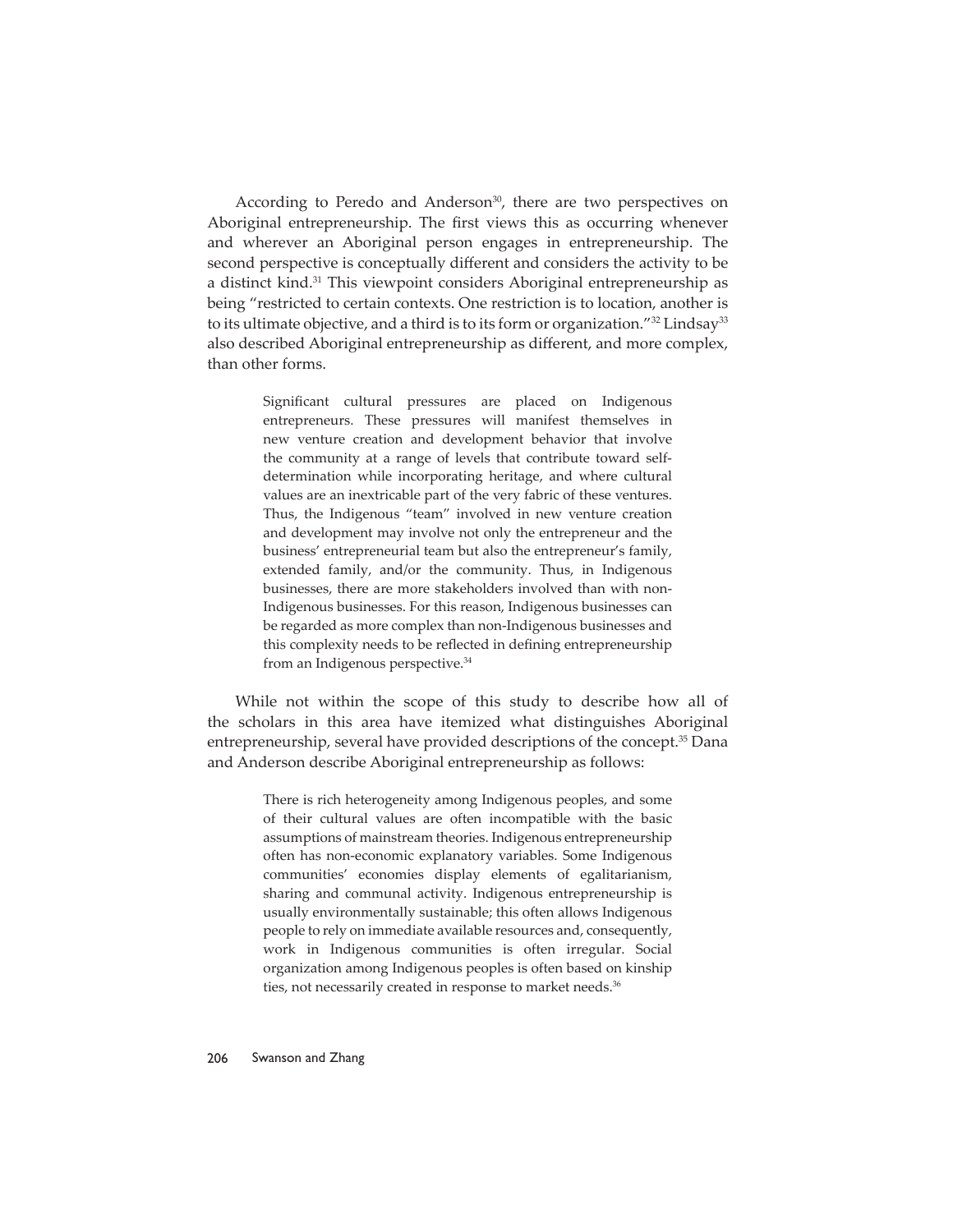Taking a slightly different approach, Anderson and Giberson described Aboriginal entrepreneurship as a subset of ethnic entrepreneurship.

> What makes Indigenous ownership a particular and distinct instance of ethnic entrepreneurship is the strong tie between the process and place—the historic lands of particular Indigenous group involved. With Aboriginal populations there is also often a strong component of "nation-building," or more correctly rebuilding. This is in contrast with instances of entrepreneurship associated with ethnic groups that have migrated to new places and are pursuing economic opportunities there in ways that distinguish them from the non-ethnic population.<sup>37</sup>

Adding to the inherent complexity of this form of entrepreneurship, some researchers have defined specific kinds of Aboriginal entrepreneurship, such as that practiced by the Sami in Scandinavia<sup>38</sup> or the kind developed by Canadian Aboriginal people in the forest and agricultural industries.39

In a Canadian context, Wuttunee and Robinson<sup>40</sup> highlighted nine distinct challenges faced by Aboriginal entrepreneurs when trying to win contracts to work with large southern-based companies, often in the oil and gas or mining sectors, active in their territories. Some of these challenges arise because of a lack of formal education resulting in (real or perceived) deficiencies in management skills, difficulties in being able to adequately analyze risks, and a lack of confidence in engaging in business relationships with the more sophisticated potential partners. Other difficulties arise because of the inaccessibility of needed project information, the large size of the contracts that are being offered, and limited access to needed capital. Another potential challenge is when Aboriginal entrepreneurs and the southern-based businesses do not understand each other—possibly because of discrimination toward the Aboriginal entrepreneurs or feelings of alienation by these business people.

Some of these challenges might now be less prevalent as some Aboriginal communities implement measures to separate politics from business as advocated by the Harvard Project on American Indian Economic Development, $41$  and as governments and businesses fulfill their—now legally-required—duties to consult with Aboriginal communities that might be impacted by proposed developments and actions.<sup>42</sup>

As demonstrated by the preceding descriptions and definitions, Aboriginal entrepreneurship is often viewed as a particular instance of community-based entrepreneurship, which is "a relatively neglected topic in entrepreneurship literature."<sup>43</sup> Huggins and Thompson<sup>44</sup> pointed out that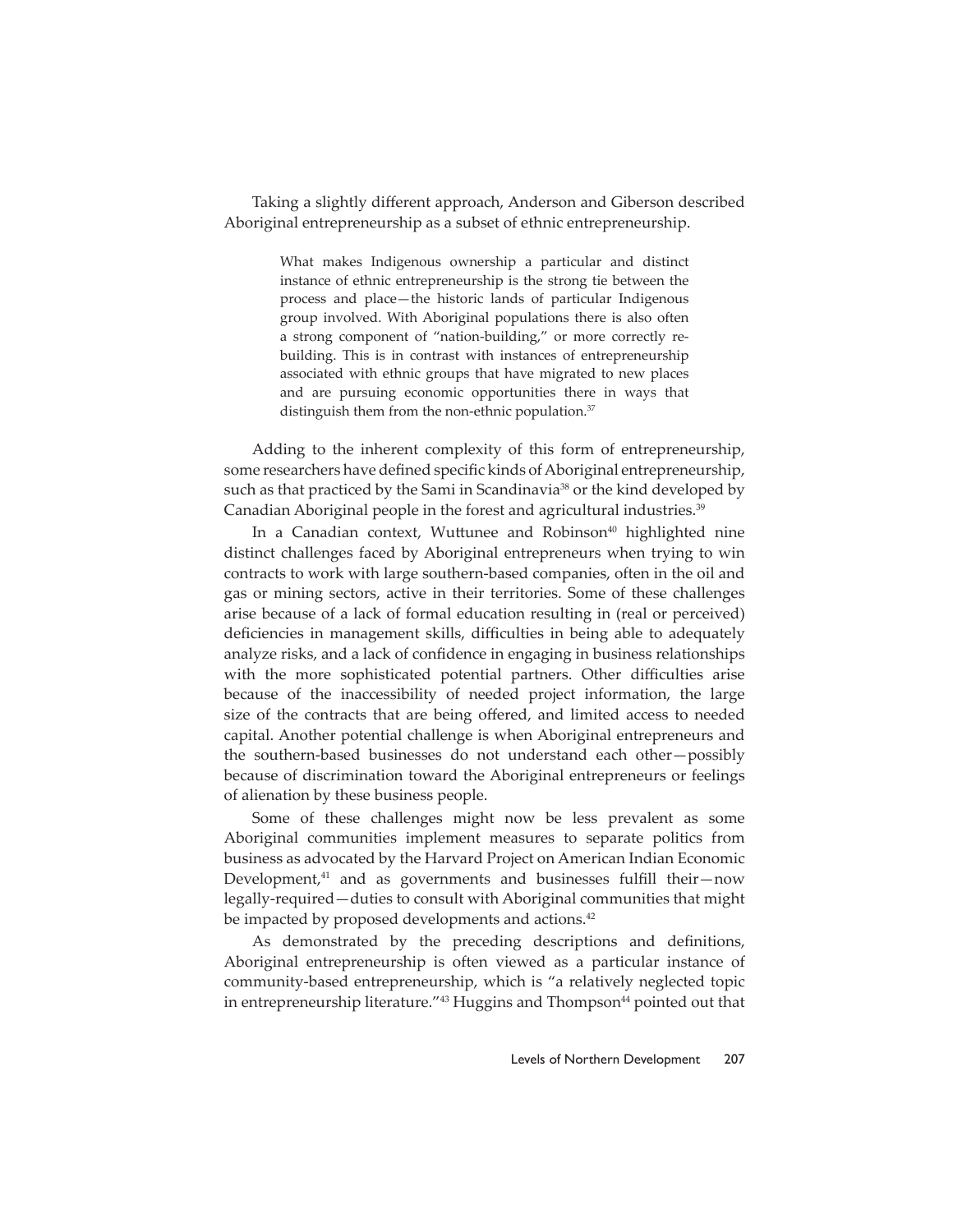community cultural factors are often not considered in analyses of economic change and development even though they can significantly impact the prevailing entrepreneurial culture. Remote northern communities are usually comprised of a relatively cohesive and uniform type of population, sometimes mostly of Aboriginal origin. This type of social cohesion is one factor that can contribute toward a community culture that can influence the nature of entrepreneurship in that area. Another factor is the collective cultural approach that characterizes many predominantly Aboriginal communities.45

#### *Northern Development Must be Environmentally Sustainable*

Climate and environmental changes bring about both opportunities and challenges for northern communities. On the one hand, as more Arctic sea ice melts, the potential opening of the Northwest Passage will impact "transportation and trade, which will in turn affect the economies, security, socio-cultural well-being, and environmental sustainability of northern communities."46 While the Northwest Passage is in Canada's Far North, the potential impact from climate change leading to its greater use is relevant to some of the Provincial Norths, like those in Manitoba, Ontario, and Quebec that have access to the ocean waterways. On the other hand, milder winters have contributed to the spread of the mountain pine beetle, which has severely impacted the forest industry in the Provincial Norths in Western Canada. Climate change has also affected the integrity of the winter roads that are so essential for northern transportation. Some of the changing wildlife migration patterns have challenged many communities that have traditionally relied on migrating animals as a main food source. "Though uncertainty surrounds the potential impacts of climate change on the region, there is a consensus that these impacts will be important and that communities require resources to assist them in dealing with these effects."47

Research into the adaptive capacity of communities has considered the impact of environmental change on communities involved in the forestry sector in Sweden<sup>48</sup> and on the Sami reindeer herders in Norway.<sup>49</sup> Besides the effects of climate change, some of the other environmental factors affecting northern communities as they strive to build their capacities and improve the social and economic welfare of their people are the direct result of human actions. Two examples are the disruptive impacts on human and animal life caused by the oil exploration activities in the Canadian North, and the serious and lingering effects on the food chain in the Scandinavian North from the 1986 Chernobyl nuclear disaster.<sup>50</sup>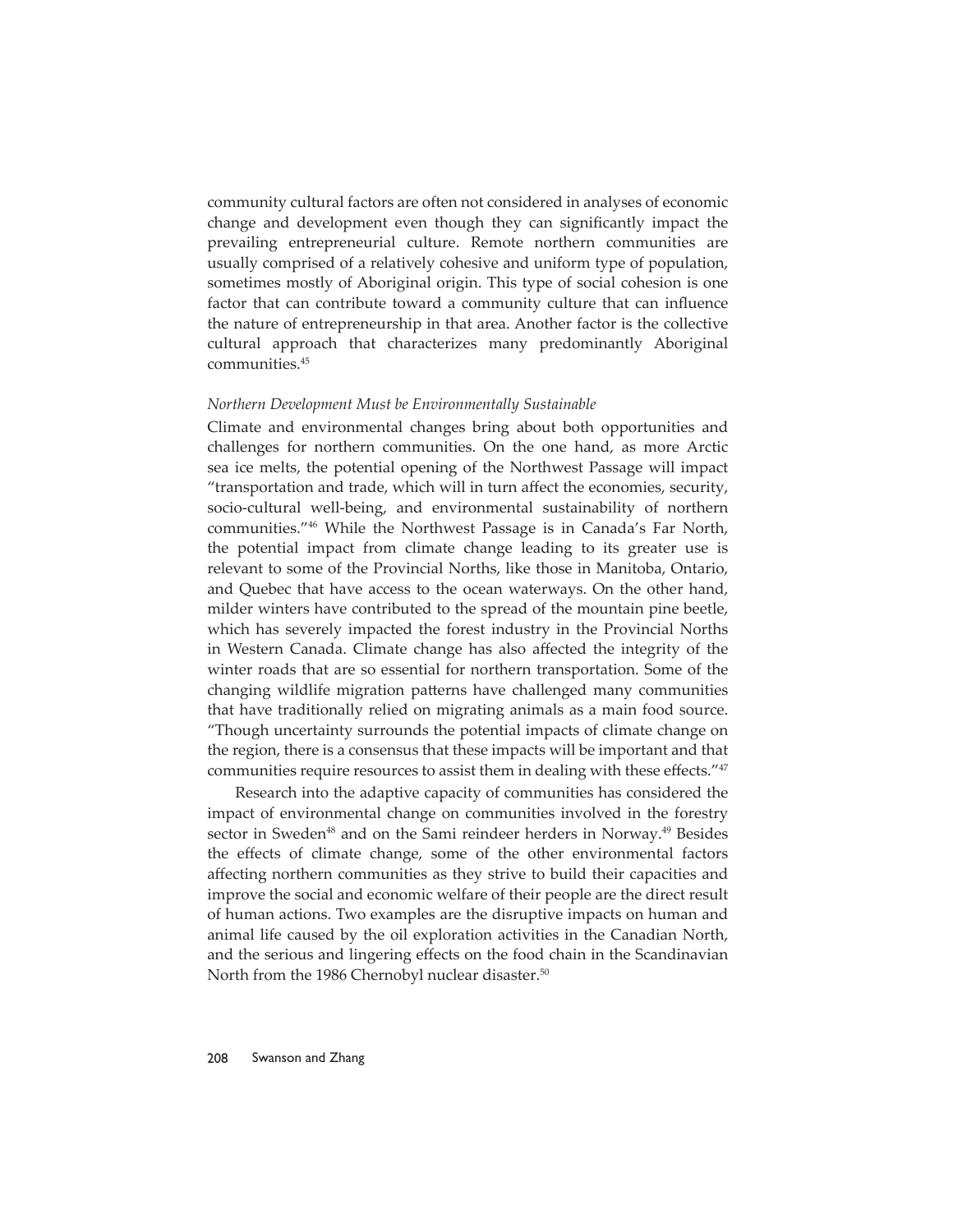# *Northern Development is Best Examined Through a Complexity Lens*

Research into community capacity building in a northern context has, of late, often centred on the concepts of sustainability and adaptive capacity.<sup>51</sup> In many cases, the references to adaptive capacity are in response to the observable changes in the ecological systems in the North. Given the historical and the inherent relationship between the people of the North and their natural environment, the apparent changes to their ecological systems are forcing them to adapt their traditional ways of living.<sup>52</sup>

The concept of resilience is related to sustainability and adaptive capacity in northern communities, and it also highlights the need to take a complexity perspective when studying capacity building in these regions. Scholars like Lindsay<sup>53</sup> and Swanson and Zhang<sup>54</sup> have illustrated how social entrepreneurship and Aboriginal entrepreneurship structures represent complex adaptive systems. Others have described community capacity in a northern context as complex adaptive systems.<sup>55</sup> Using conventional ways to try to understand the issues faced by northern communities, and many of the current and customary approaches we have used to try to solve the difficulties, might instead be compounding those problems.<sup>56</sup> Applying alternative lenses, like those available through complexity theory, can help us better develop policies and implement measures to achieve political, social, economic, and environmental sustainability in the Provincial North communities.

> Natural systems and social systems are complex systems in themselves; furthermore, many of our resource and environmental problems involve the additional complexity of interactions between natural and social systems (Norgaard, 1994; Berkes and Folke, 1998). Such complexity creates a huge challenge for disciplinary approaches. 'Phenomena whose causes are multiple, diverse and dispersed cannot be understood, let alone managed or controlled, through scientific activity organized on traditional disciplinary lines' (Jasanoff et al., 1997). Complex systems thinking is therefore used to bridge social and biophysical sciences to understand, for example, climate, history and human action. (McIntosh, Tainter, and McIntosh, 2000)<sup>57</sup>

For northern communities striving to build their capacity, change and adaptation are necessary. Both because of their largely Aboriginal heritage, which is built upon a foundation of sustainability, and because of the ecological realities in our world today, these changes and adaptations will be (and should be) heavily influenced by sustainability principles. When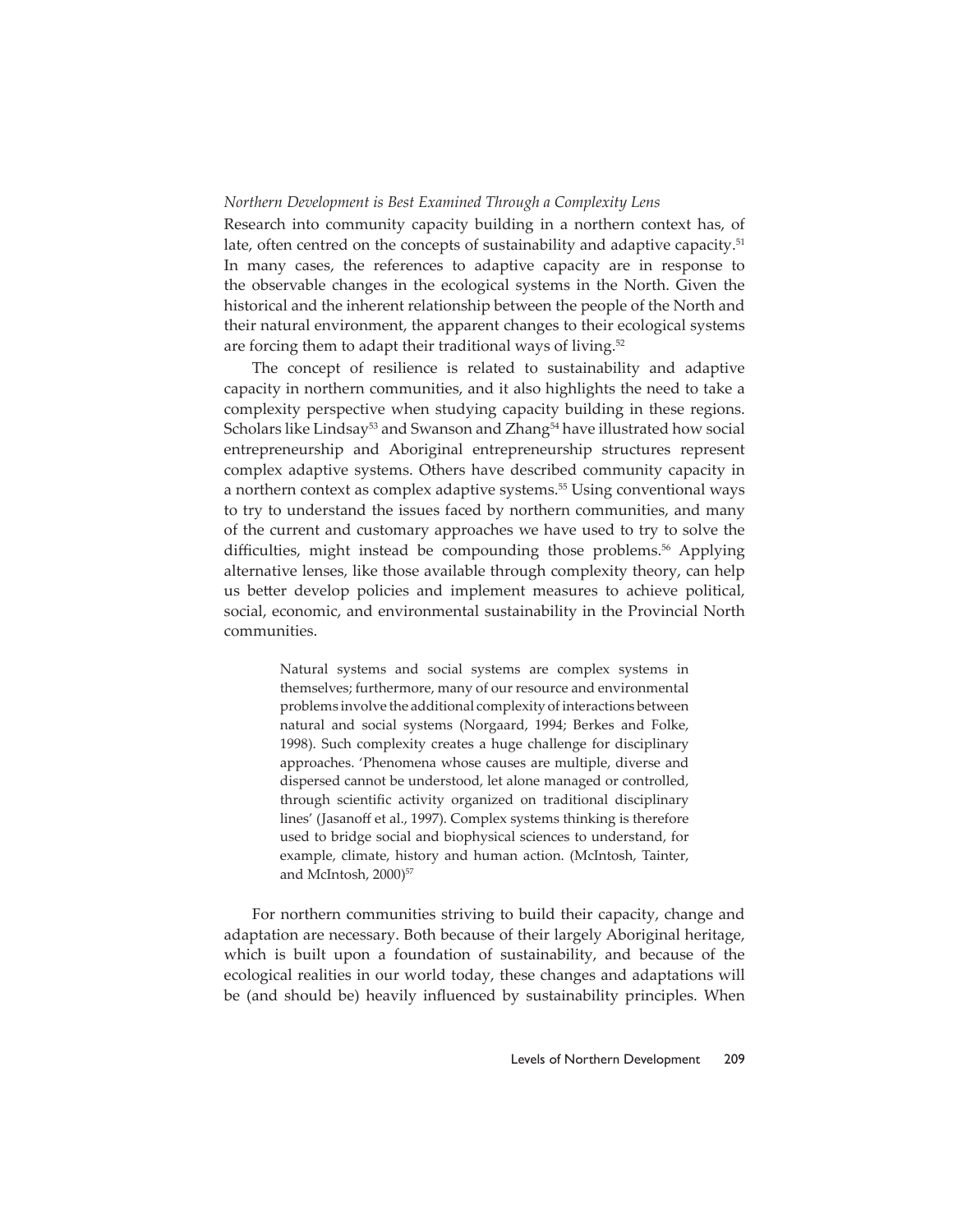social and environmental sustainability is considered to be a process instead of just an end product, that process constitutes a complex adaptive system. "In seeking to integrate the two streams of thought, ecological system complexity and social system complexity, we use the idea of resilience as our organizing concept and scoping device. Thus, we deal with the issue of change and adaptation through the lens of resilience."58

# **Northern Development Should Create Both Social and Economic Value**

Building on the extended<sup>59</sup> and inclusive<sup>60</sup> perspectives of social entrepreneurship, Swanson and Zhang<sup>61</sup> conceptualized the social entrepreneurship zone to include organizations in the for-profit and not-forprofit sectors along with some government and social service organizations. To be considered socially entrepreneurial, these organizations must strive for sustainability by applying business practices in a manner similar to that normally associated with for-profit businesses.<sup>62</sup> They must also explicitly plan to support, improve, or transform society in a positive manner as a dominant part of their mission.63 According to this conceptualization, many of the organizations involved in northern development would fall within the social entrepreneurship zone (see figure 1).



Nature of Social Change as Dominant Component of Mission

**Figure 1.** Northern development on the map of organizational forms<sup>64</sup>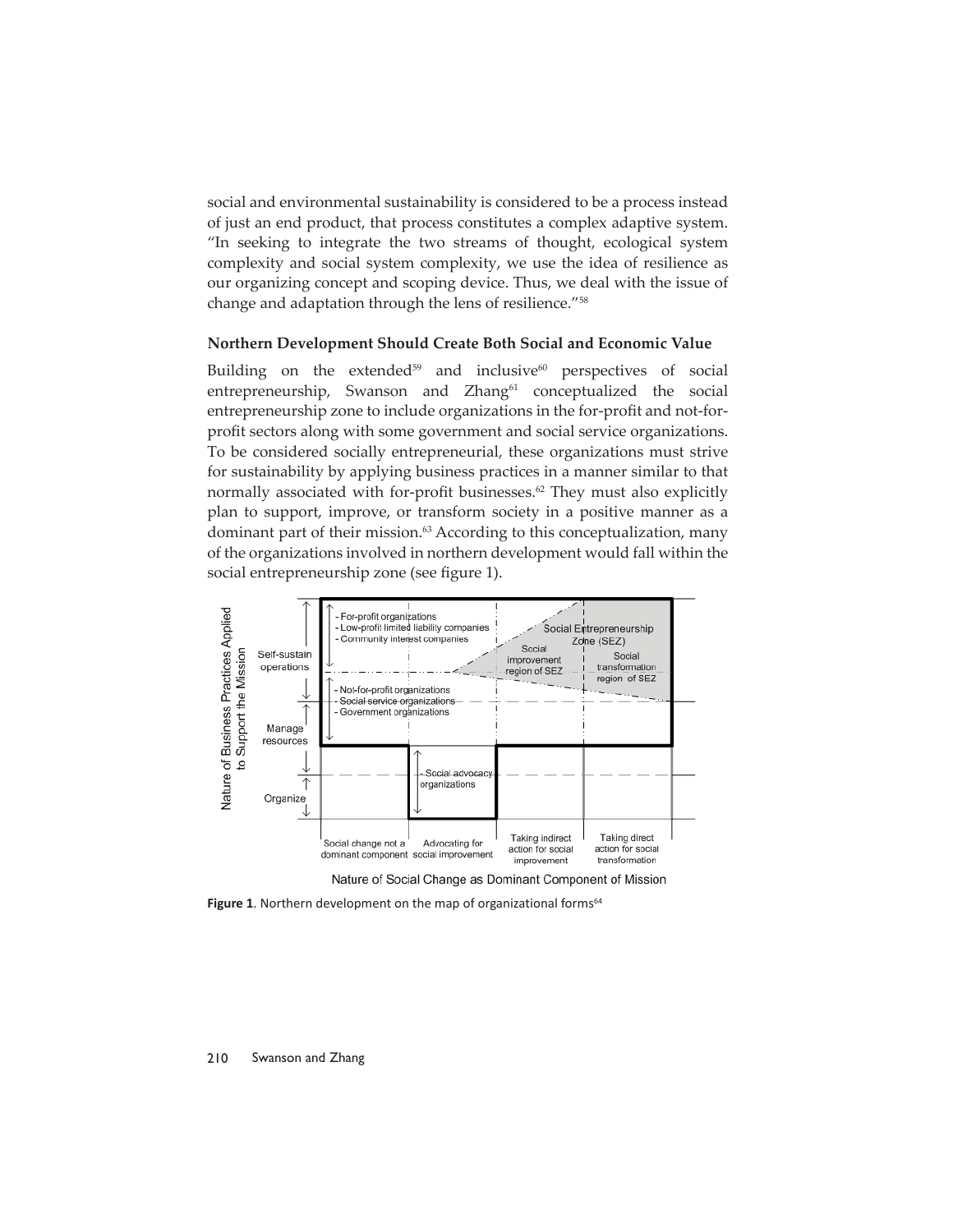According to Haugh, community-based entrepreneurial ventures initiated to address social issues can "deliver benefits over and above economic and financial outcomes" and "they have the potential to revitalize communities via meeting local needs, developing the capacity of a community to be independent, and generating social capital between individuals and communities."65 Aboriginal entrepreneurship is considered by some to be a form of social entrepreneurship.<sup>66</sup>

Although some Aboriginal ventures now have national and international operations, many operate for the dual purpose of addressing important social needs in their communities, like providing a needed service or creating employment opportunities, while also generating enough of a revenue stream to at least financially break-even so that they can sustain their operations into the longer term.<sup>67</sup> Besides making them a form of community-based enterprise, this blended focus on social outcomes and financial self-sustainability makes them socially entrepreneurial.<sup>68</sup>

#### **The Levels of Northern Development**

Figure 2 shows three levels of northern development: base requirements, community, and regional. It also indicates the roles that should be assumed at each of these three levels. In order, these roles include implementing effective governance and securing the needed resources, building community capacity, and working with neighbouring communities toward regional self-reliance to ensure regional sustainability and security. The activities and requirements listed within each level might, however, occur at a different level or at more than one level in some contexts. For example, a multi-community regional initiative might be launched to attract, train, and retain needed skilled workers to the area even though that function is listed as a base requirement at the local level for northern development.

The foundational base-level requirement shown in figure 2 is a local governance approach that will support the activities shown at all of the levels. For some communities, the separation of politics from business, as advocated by outcomes from the Harvard Project on American Indian Economic Development, $69$  might be a governance imperative to ensure that development progress can be made. This is particularly important for communities struggling with social problems where there might be immense local pressure to allocate all resources and efforts toward dealing with those issues. Communities that succumb to that pressure, however, might make insufficient advances in economic development and thereby threaten the sustainability of even their social program development.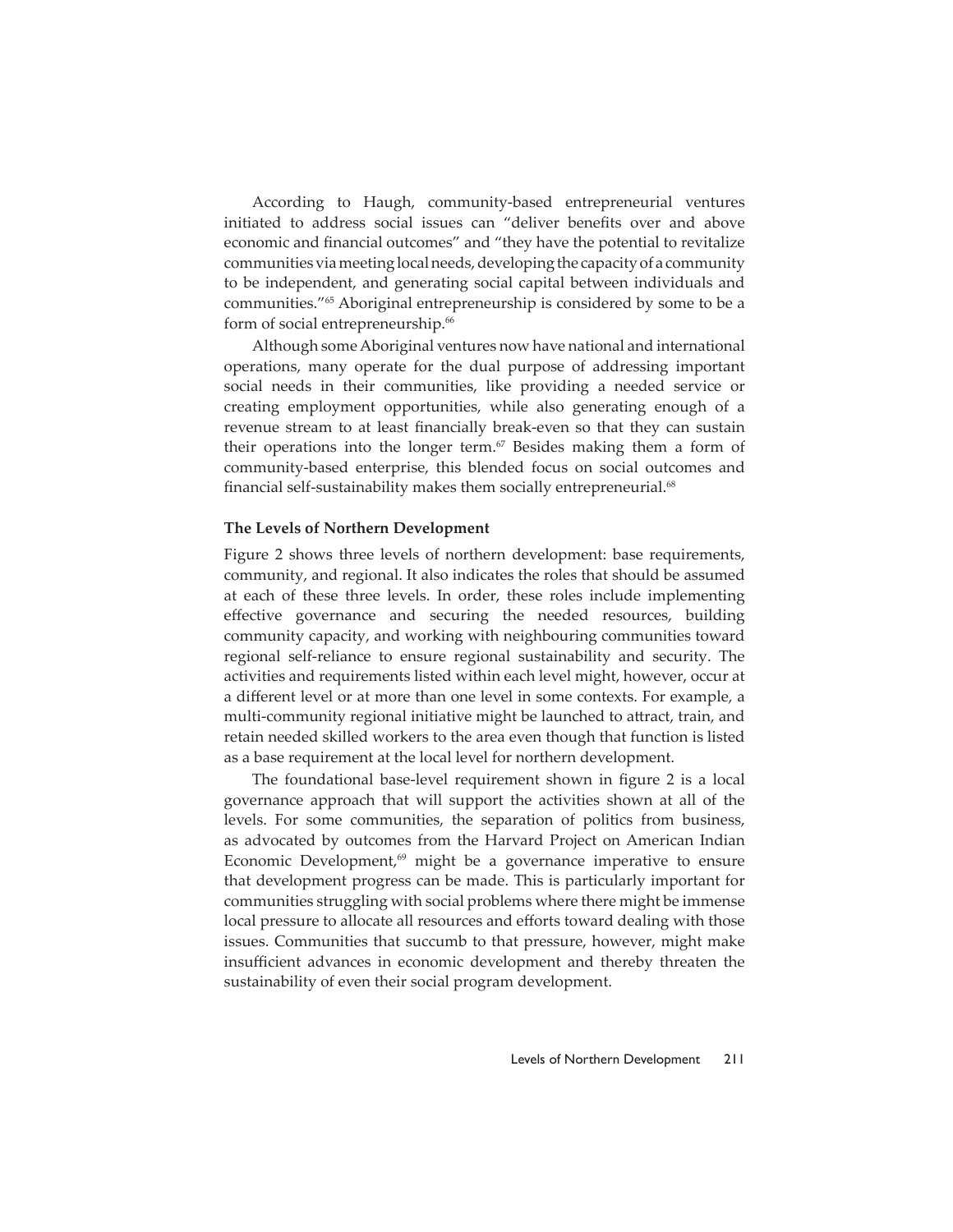| Regional level         | • Promote and build regional self-reliance and ensure sustainability and security                    |                                                                  |                                                                                                                                                                                           | Regional sustainability<br>Bue<br>security |
|------------------------|------------------------------------------------------------------------------------------------------|------------------------------------------------------------------|-------------------------------------------------------------------------------------------------------------------------------------------------------------------------------------------|--------------------------------------------|
|                        | Create long-term regional environmental, cultural, economic, and social sustainability               |                                                                  |                                                                                                                                                                                           |                                            |
|                        | • Foster a culture of cooperation among and across Northern communities                              |                                                                  |                                                                                                                                                                                           |                                            |
|                        | Recognize and accommodate the inherent complexity and adaptability in Northern development           |                                                                  |                                                                                                                                                                                           |                                            |
| Community level        | • Commit to creating both economic and social value without compromising one when pursuing the other |                                                                  |                                                                                                                                                                                           |                                            |
|                        | Secure community-based political power                                                               |                                                                  |                                                                                                                                                                                           |                                            |
|                        | Engage Aboriginal citizens and demonstrate respect for Aboriginal culture                            |                                                                  |                                                                                                                                                                                           | Community capacity<br>building             |
|                        | Practice Northern community engagement to ensure collective community involvement                    |                                                                  |                                                                                                                                                                                           |                                            |
| requirements<br>Base i | Attract, train, retain<br>skilled human resources<br>Attract needed financial<br>Resources           | Foster effective<br>Leadership<br><b>Build</b> social<br>capital | Supply needed infrastructure, including affordable<br>housing, water safety and security, proper waste<br>management, effective and reliable communications<br>and transportation systems | Governance<br>resources                    |
|                        | Supportive and effective local governance                                                            |                                                                  |                                                                                                                                                                                           | pue                                        |

**Figure 2**. Levels of northern development

Other base-level requirements for northern development in communities in the Canadian Provincial Norths include fostering effective leadership, building the capacity of human resources, attracting needed financial resources, and providing the infrastructure necessary to support healthy living conditions in the community and facilitate future development. Hand-in-hand with the requirement for effective governance and leadership is the continual development of social capital in the form of personal and professional networks that can be leveraged to advance the community's needs.

Supported by the base requirements for northern development in local communities, community level activities can help build further capacity. These include effectively engaging as many members of the community as possible to ensure collective and broadly based community involvement in the capacity building and development efforts. Engaging the Aboriginal members while honouring and respecting their cultural traditions and beliefs is particularly important for many northern communities. Key to securing this ongoing community engagement is to ensure that the development activities balance social and economic value creation. Another community level imperative is to continually build the community-based political power to reduce the power that non-community member individuals and organizations can exercise over the community.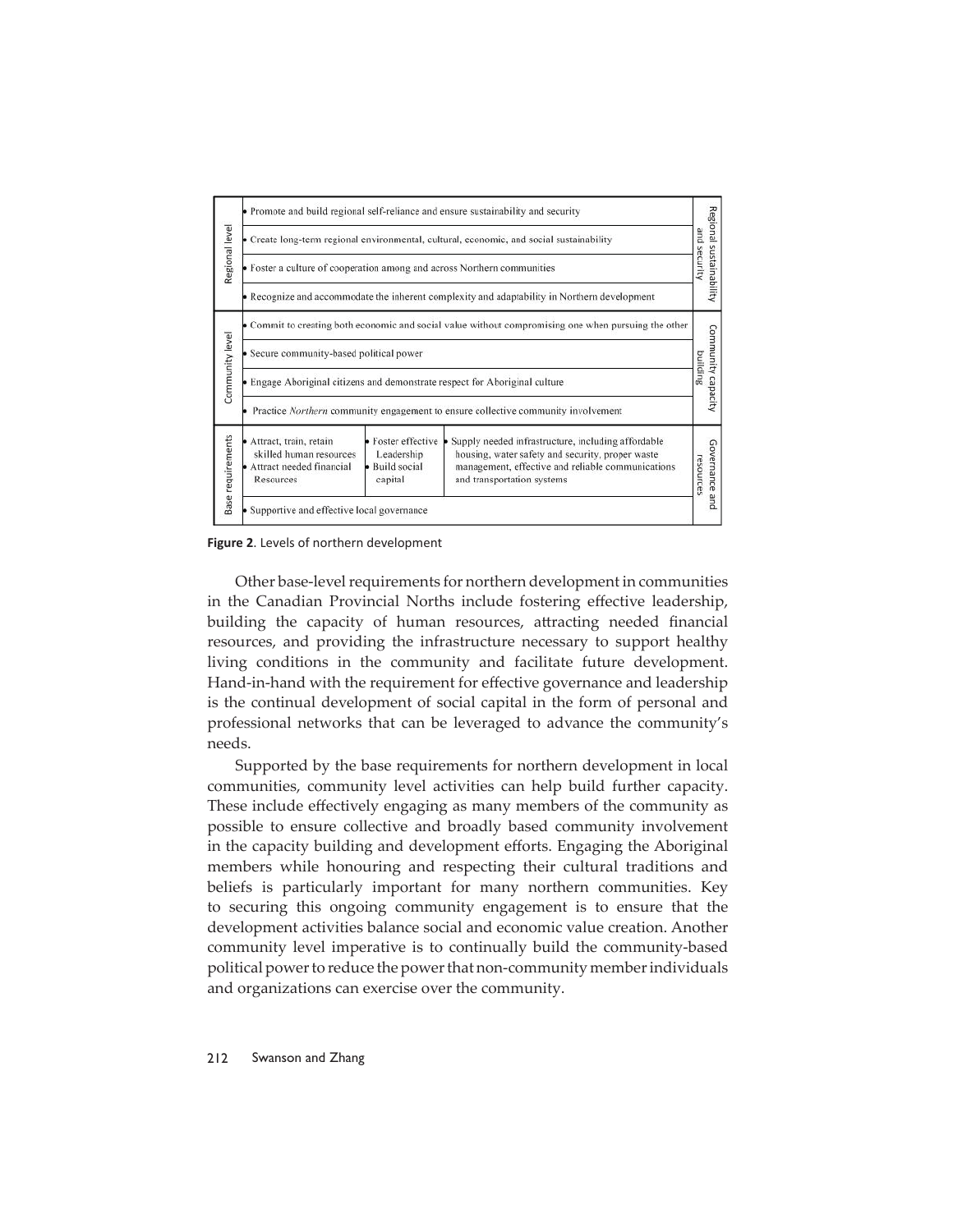At the regional level shown in figure 2, neighbouring communities collaborate to enhance the political power they can exercise for the benefit of the region. This is dependent upon these communities each fostering a lasting culture of co-operation with their counterparts in nearby communities. This might be a difficult task in cases where some communities feel compelled to compete for resources on their own in an effort to gain advantages over neighbouring communities. Once the inherent complexity in intercommunity collaboration for northern development is recognized and measures are taken to ensure a lasting culture of co-operation is locked in, the region should collectively strive to create long-term regional self-reliance and sustainability.

# **Discussion**

In this article, we used a meta-narrative method to synthesize literature on northern development, with specifi c examples from Canada and Scandinavia. We explored concepts such as resilience, sustainable development, adaptive capacity, community capacity, and community economic development. In particular, we paid special attention to the notion of Aboriginal entrepreneurship and community-based entrepreneurship.

Northern communities are complex adaptive systems. As such, the study of northern development should occur through a complexity theory lens. This is not surprising because both social entrepreneurship and its common embodiment in northern Canada, Aboriginal entrepreneurship, have been described as complex adaptive systems<sup>70</sup>. Complexity thinking can help us better understand how to effectively build capacity in remote northern communities: "The lesson from complex systems thinking is that management processes can be improved by making them adaptable and flexible, able to deal with uncertainty and surprise, and by building capacity to adapt to change."71 According to Folke, the resilience perspective has enabled those interested in implementing change to consider the social, environmental, and other dimensions together and "to challenge the dominant stable equilibrium view. The resilience approach emphasizes nonlinear dynamics, thresholds, uncertainty and surprise, how periods of gradual change interplay with periods of rapid change and how such dynamics interact across temporal and spatial scales."72 Recently, advancements have been made by integrating knowledge about leadership, social learning, cognitive models, social networks, social memory, organizational factors, adaptive governance, and other areas into social-ecological systems studies.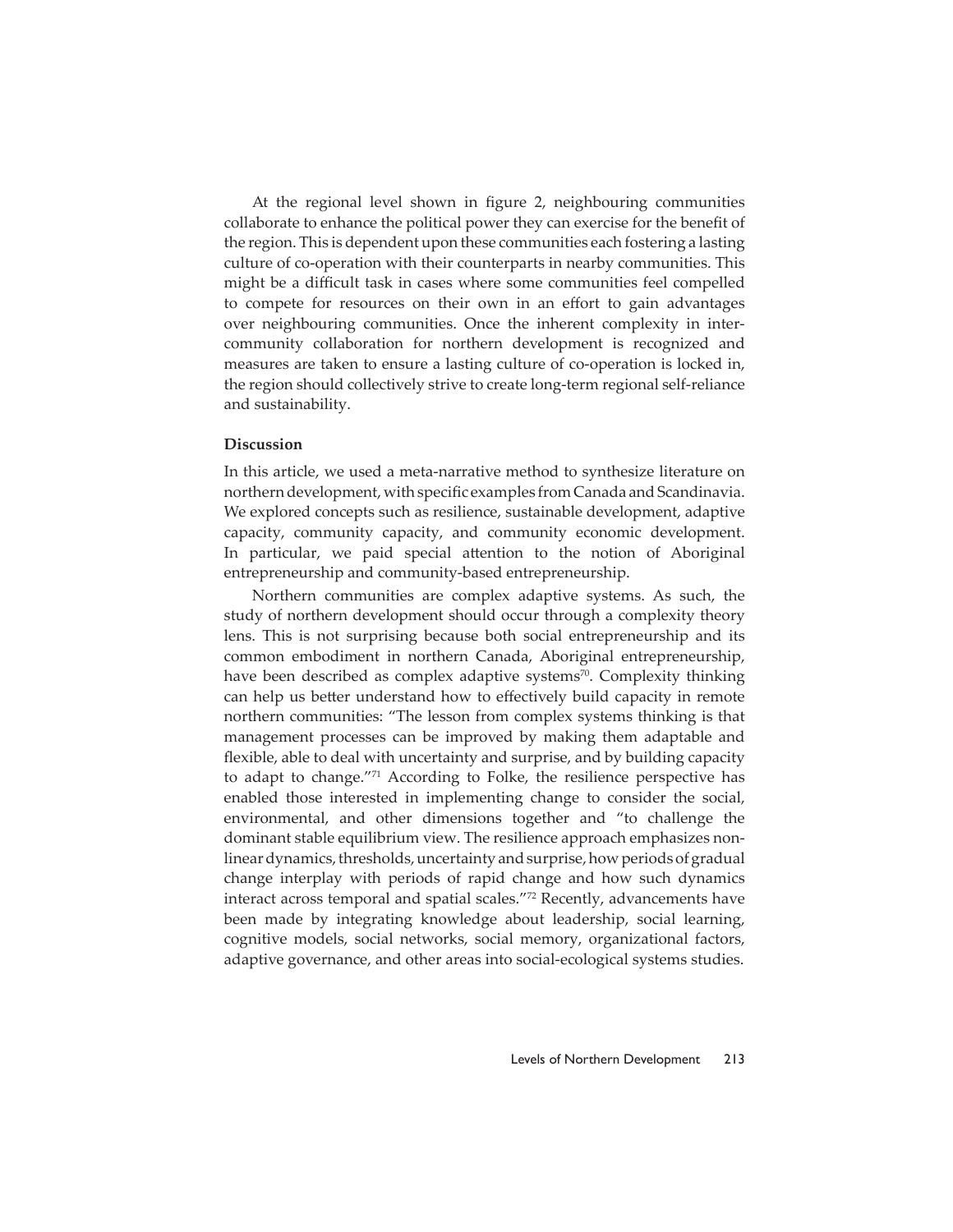Embracing the inherent complexity of northern development and drawing from a wide range of existing research, we identified the following three levels of northern development:

- the base requirements level, which ensures that effective governance is in place and the needed resources are secured;
- the community level that builds community capacity; and
- the regional level, which involves neighbouring communities working together to build regional self-reliance to ensure regional sustainability and security.

These three levels characterize the pre-conditions for northern development and include the key elements necessary for northern development to be successful in a region.

The results from this study should help inform the development of new theory, policy, and practices related to capacity building in remote northern communities. The particular strength of this article derives from its comparative analysis of the different social, political, and economic environments that have influenced and characterized northern capacity building through entrepreneurship in Scandinavia and in Canada.

# **Authors**

**Lee A. Swanson** is associate professor at the Edwards School of Business, University of Saskatchewan.

**David D. Zhang** is associate professor at the Edwards School of Business, University of Saskatchewan.

# **Notes**

- 1. Sisco and Stonebridge, "Toward Thriving Northern Communities."
- 2. Ibid., preface
- 3. Coates and Morrison, *The Forgotten North*; Wilson and Poelzer, "Still Forgotten? The Politics and Communities of the Provincial Norths."
- 4. International Centre for Northern Governance and Development, "ICNGD Opportunities North: Why the North Matters."
- 5. Crossley, "Bridging Cultures and Traditions," 319
- 6. Greenhalgh et al., "Tensions and Paradoxes."
- 7. Greenhalgh et al., "Diffusion of Innovations in Service Organizations."
- 8. Ibid.
- 9. Ibid.
- 10. Sisco and Stonebridge, "Toward Thriving Northern Communities," 19
- 11. Glomsröd and Aslaksen, "Presenting the Economy of the North."

#### 214 Swanson and Zhang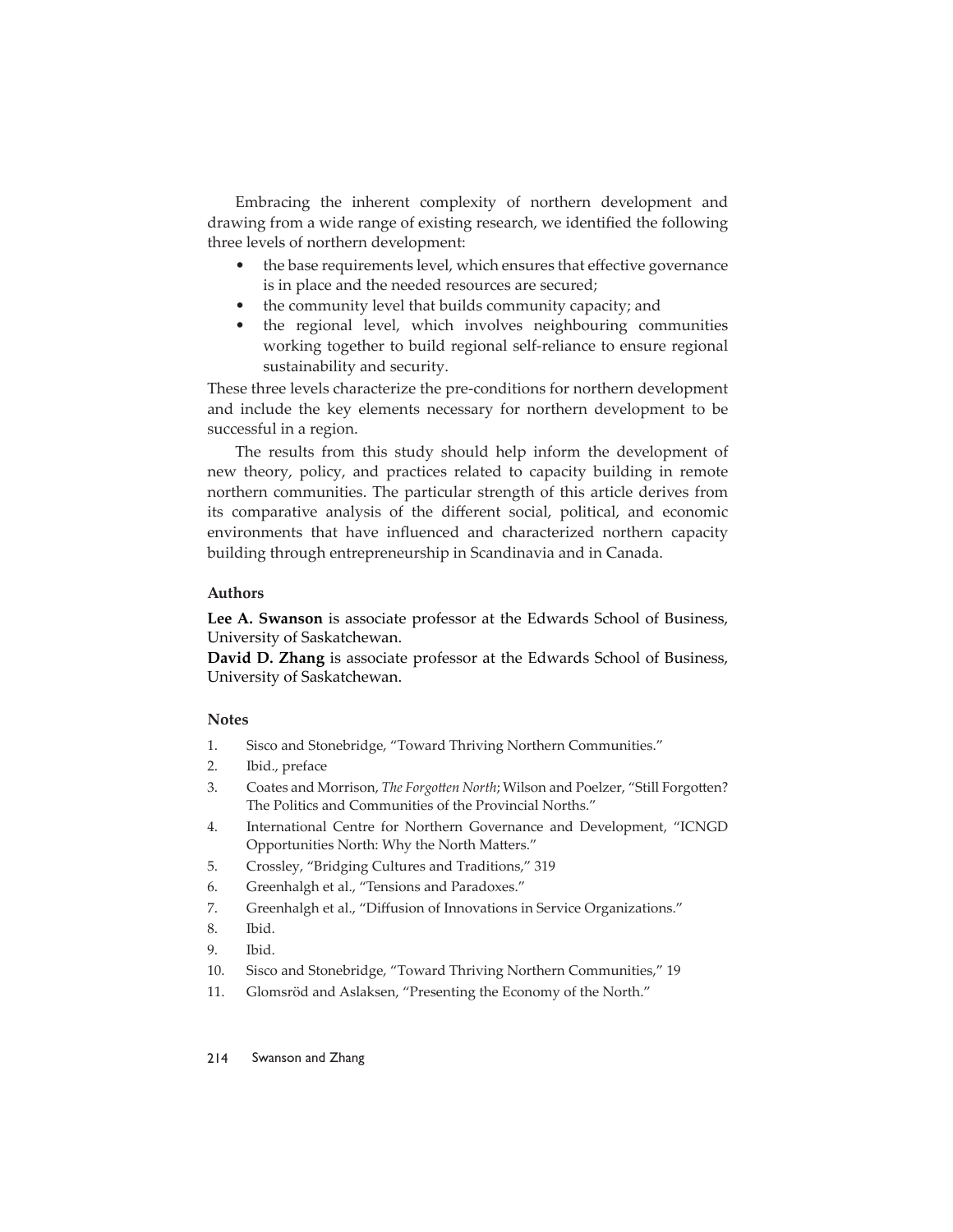- 12. Ibid., 242
- 13. Ibid.
- 14. Loxley, *Aboriginal, Northern, and Community Economic Development,"* 20
- 15. Sisco and Stonebridge, "Toward Thriving Northern Communities."
- 16. Nordic, "Arctic-Changing Realities"; Winther et al., "The Political Economy of Northern Regional Development."
- 17. Chaskin, "Building Community Capacity," 292
- 18. Ibid., 293
- 19. Ibid., 295
- 20. The Aspen Institute, "Measuring Community Capacity Building," 1
- 21. Ibid., 2
- 22. Wuttunee, "Shattering Misconceptions."
- 23. Malenfant and Morency, "Population Projections by Aboriginal Identity in Canada," 17.
- 24. Natural Resources Canada, "The Atlas of Canada."
- 25. Statistics Canada, "Division No. 18, Saskatchewan (Table)."
- 26. Statistics Canada, "Division No. 19, Manitoba (Table)."
- 27. Anderson, *Economic Development among the Aboriginal Peoples in Canada*; Helin, *Dances with Dependency*; Lo and Halseth, "The Practice of Principles"; Coates, "Upsetting the Rhythms."
- 28. Plaut, "'Cooperation Is the Story' Best Practices of Transnational Indigenous Activism in the North"; Semb, "Sami Self-Determination in the Making?"
- 29. Rees, "Stable Community Development in the North."
- 30. Peredo and Anderson, "Indigenous Entrepreneurship Research."
- 31. Peredo et al., "Towards a Theory of Indigenous Entrepreneurship," 1.
- 32. Peredo and Anderson, "Indigenous Entrepreneurship Research," 260.
- 33. Lindsay, "Toward a Cultural Model of Indigenous Entrepreneurial Attitude."
- 34. Ibid., 2
- 35. Anderson, "Entrepreneurship and Aboriginal Canadians"; Chiste, *Aboriginal Small Business and Entrepreneurship in Canada*; Curry, Donker, and Krehbiel, "Development Corporations in Aboriginal Communities"; McBride, "Aboriginal Community Economic Development; Dana and Anderson, "Indigenous Entrepreneurship as a Function of Cultural Perceptions of Opportunity"; Dana, "Entrepreneurship in a Remote Sub-Arctic Community."
- 36. Dana and Anderson, "A Multidisciplinary Theory of Entrepreneurship as a Function of Cultural Perceptions of Opportunity," 601
- 37. Anderson and Giberson, "Aboriginal Entrepreneurship and Economic Development in Canada," 141
- 38. Riseth, "Sámi Reindeer Herd Managers"; Dana and Light, "Two Forms of Community Entrepreneurship in Finland; Dana and Remes, "An Ethnographic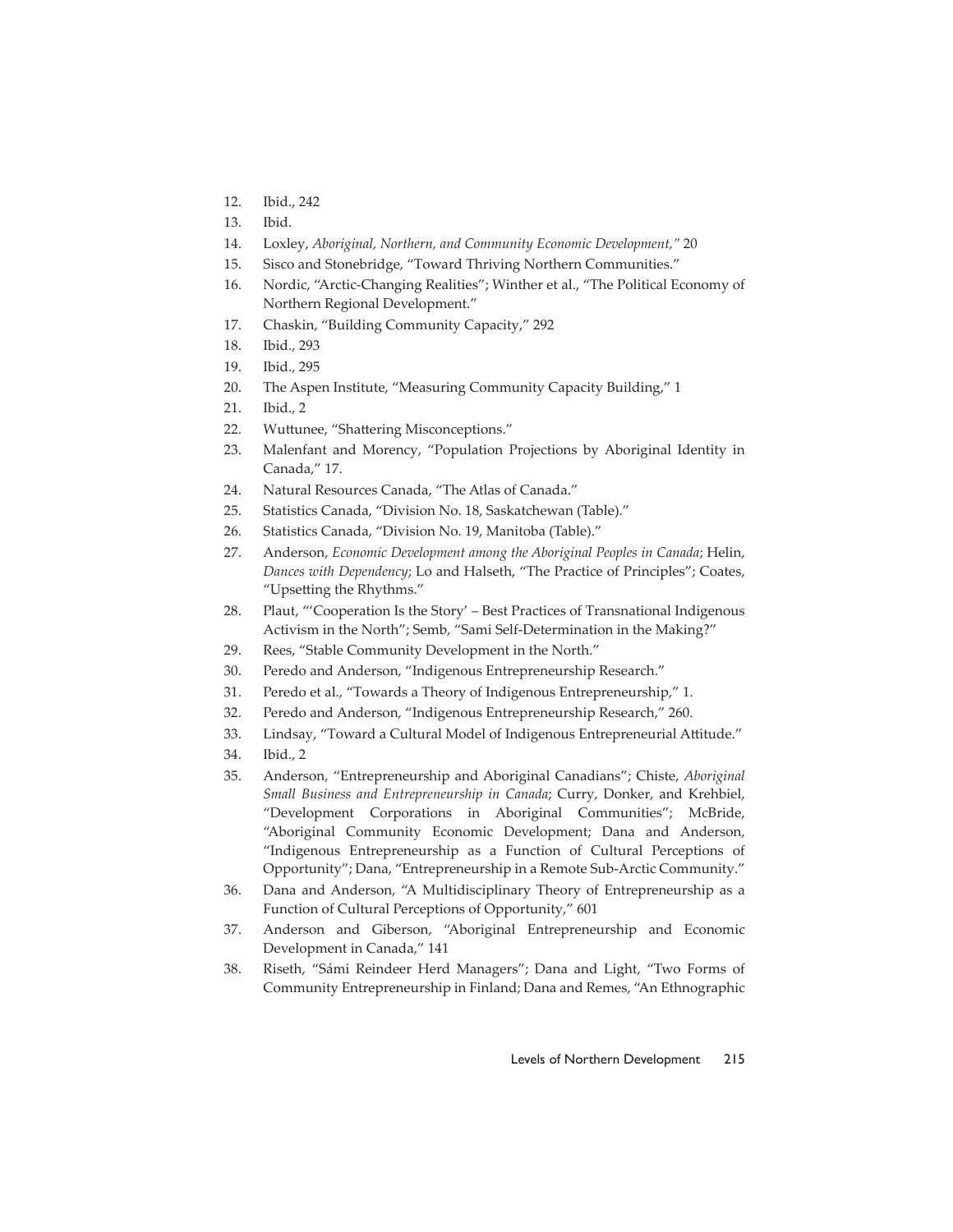Study of Entrepreneurship among the Sami People of Finland"; Heikkinen, "Neo-Entrepreneurship as an Adaptation Model of Reindeer Herding in Finland."

- 39. Beaudoin, LeBel, and Bouthillier, "Agricultural and Forestry Entrepreneurship: Learning from the Experience of an Aboriginal Community in Canada."
- 40. Wuttunee and Robinson, "Introduction."
- 41. Begay et al., "Development, Governance, Culture."
- 42. Sisco and Stonebridge, "Toward Thriving Northern Communities."
- 43. Lyons et al., "Entrepreneurship and Community," 1
- 44. Huggins and Thompson, "Entrepreneurship and Community Culture."
- 45. Bruce, An-Jager, and Doyle-Bedwell, "Baseline Data for Aboriginal Economic Development."
- 46. Sisco and Stonebridge, "Toward Thriving Northern Communities," ii.
- 47. Northern Development Ministers Forum, "Changing Northern Economies, 11.
- 48. Plummer and Armitage, "Integrating Perspectives on Adaptive Capacity and Environmental Governance."
- 49. Reinert, "The Economics of Reindeer Herding."
- 50. Coates, *A Global History of Indigenous Peoples*; Svensson, "Patterns of Transformations and Local Self-Determination."
- 51. Armitage and Plummer, "Adapting and Transforming: Governance for Navigating Change"; Armitage and Plummer, *Adaptive Capacity and Environmental Governance*.
- 52. Sydneysmith et al., "Vulnerability and Adaptive Capacity in Arctic Communities"; Hovelsrud et al., "Arctic Societies, Cultures, and Peoples in a Changing Cryosphere"; Folke et al., "Resilience and Sustainable Development."
- 53. Lindsay, "Toward a Cultural Model of Indigenous Entrepreneurial Attitude."
- 54. Swanson and Zhang, "Complexity Theory and the Social Entrepreneurship Zone"; Swanson and Zhang, "Social Entrepreneurship."
- 55. Sydneysmith et al., "Vulnerability and Adaptive Capacity in Arctic Communities"; Hovelsrud et al., "Arctic Societies, Cultures, and Peoples in a Changing Cryosphere"; Folke et al., "Resilience and Sustainable Development: Building Adaptive Capacity in a World of Transformations"; Wesche and Armitage, "From the Inside Out: A Multi-Scale Analysis of Adaptive Capacity in a Northern Community and the Governance Implications"; Ermine and Pittman, "Nikan Oti (the Future): Adaptation and Adaptive Capacity in Two First Nations Communities."
- 56. Berkes, Colding, and Folke, "Introduction."
- 57. Ibid., 2
- 58. Ibid., 4
- 59. Perrini, "Social Entrepreneurship Domain: Setting Boundaries."
- 60. Light, *The Search for Social Entrepreneurship*.
- 216 Swanson and Zhang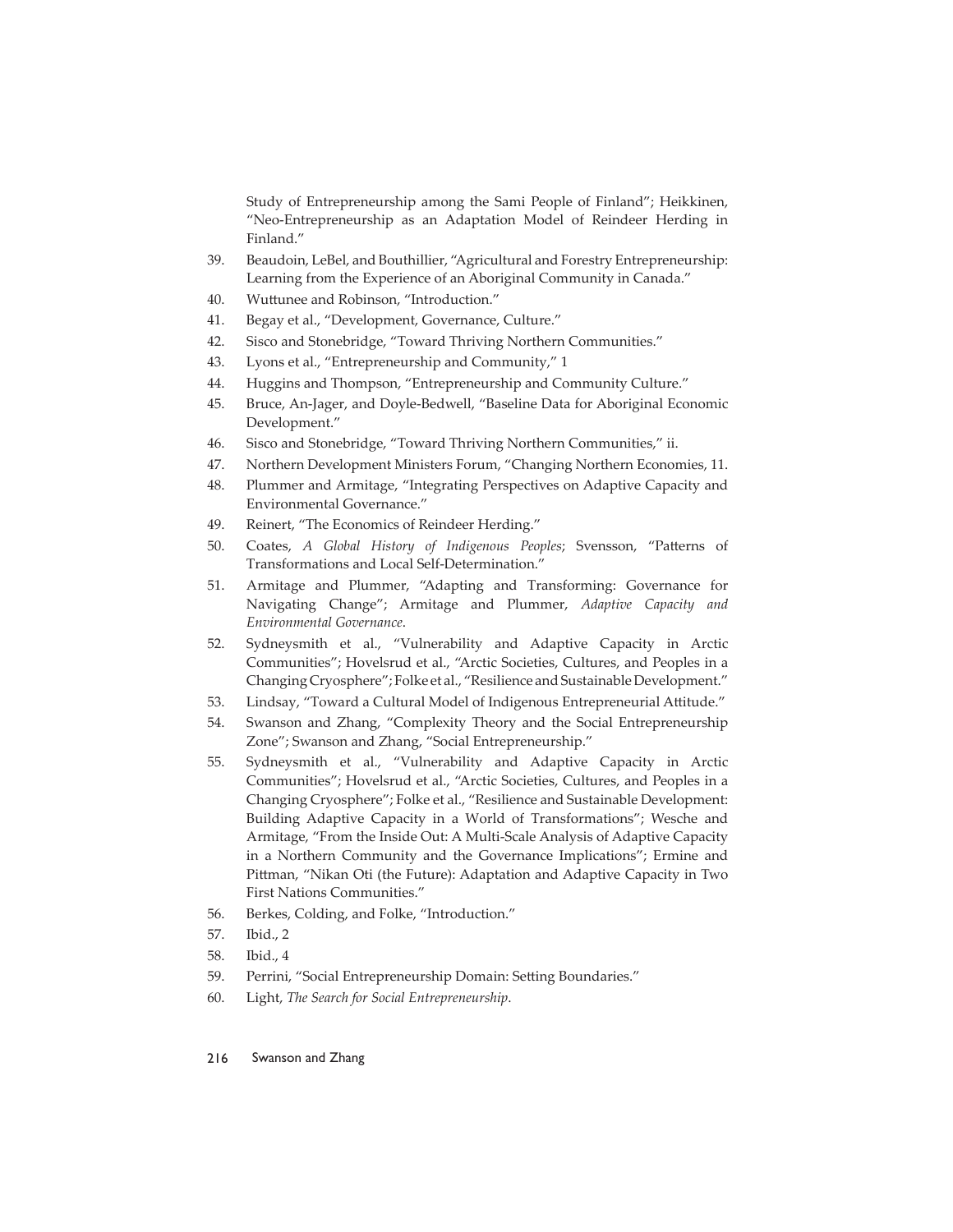- 61. Swanson and Zhang, "The Social Entrepreneurship Zone."
- 62. Boschee, "Social Entrepreneurship: The Promise and the Perils"; Perrini, "Social Entrepreneurship Domain: Setting Boundaries."
- 63. Mort, Weerawardena, and Carnegie, "Social Entrepreneurship: Towards Conceptualisation."
- 64. Swanson and Zhang, "The Social Entrepreneurship Zone."; Swanson and Zhang, "Complexity Theory and the Social Entrepreneurship Zone."
- 65. Haugh, "Community-Led Social Venture Creation," 161.
- 66. Anderson, Dana, and Dana, "Indigenous Land Rights, Entrepreneurship, and Economic Development in Canada; Hindle et al., "Relating Practice to Theory in Indigenous Entrepreneurship."
- 67. Weir, "First Nation Small Business and Entrepreneurship in Canada."
- 68. Anderson, Dana, and Dana, "Indigenous Land Rights, Entrepreneurship, and Economic Development in Canada"; Swanson and Zhang, "Social Entrepreneurship."
- 69. Begay et al., "Development, Governance, Culture: What Do They Have to Do with Rebuilding Native Nations?"
- 70. Swanson and Zhang, "Complexity Theory and the Social Entrepreneurship Zone"; Lindsay, "Toward a Cultural Model of Indigenous Entrepreneurial Attitude"; Swanson and Zhang, "Social Entrepreneurship."
- 71. Berkes, Colding, and Folke, "Introduction," 9
- 72. Folke, "Resilience: The Emergence of a Perspective for Social–Ecological Systems Analyses," 253

# **References**

- Anderson, Robert B. *Economic Development among the Aboriginal Peoples in Canada: The Hope for the Future*. North York, Ont.: Captus Press, 1999.
- Anderson, Robert B. "Entrepreneurship and Aboriginal Canadians: A Case Study in Economic Development." *Journal of Developmental Entrepreneurship* 7, no. 1 (2002): 45–65.
- Anderson, Robert B., Leo Paul Dana, and Teresa E. Dana. "Indigenous Land Rights, Entrepreneurship, and Economic Development in Canada: "Opting-in" to the Global Economy." *Journal of World Business* 41, no. 1 (2006): 45–55.
- Anderson, Robert B., and Robert J. Giberson. "Aboriginal Entrepreneurship and Economic Development in Canada: Thoughts on Current Theory and Practice." In *Ethnic Entrepreneurship: Structure and Process*, edited by Curt H. Stiles and Craig S. Galbraith, 141–67. New York: Elsevier, 2004.
- Armitage, Derek R., and Ryan Plummer. "Adapting and Transforming: Governance for Navigating Change." In *Adaptive Capacity and Environmental Governance*, edited by Derek R. Armitage and Ryan Plummer, 287–302. New York: Springer, 2010.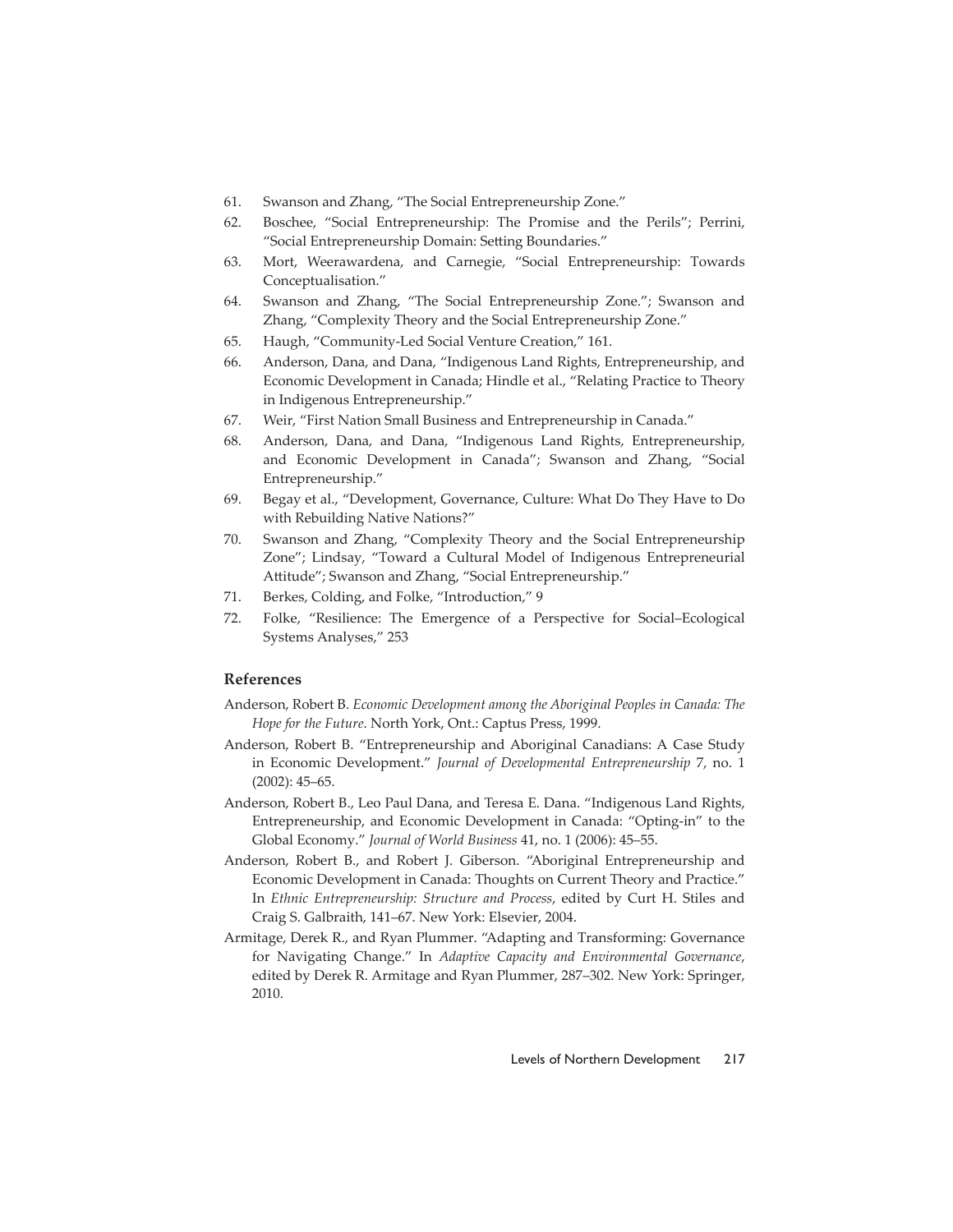- Armitage, Derek R., and Ryan Plummer. *Adaptive Capacity and Environmental Governance*. New York: Springer, 2010.
- Beaudoin, Jean-Michel, Luc LeBel, and Luc Bouthillier. "Agricultural and Forestry Entrepreneurship: Learning from the Experience of an Aboriginal Community in Canada." In *The Handbook of Research on Entrepreneurship in Agriculture and Rural Development*, edited by Gry Agnete Alsos, Sarah Carter, Elisabet Ljunggren and Friederike Welter, 281–95. Cheltenham, UK: Edward Elgar, 2011.
- Begay, Manley A., Stephen Cornell, Miriam Jorgensen, and Joseph P. Kalt. "Development, Governance, Culture: What Do They Have to Do with Rebuilding Native Nations?" In *Rebuilding Native Nations: Strategies for Governance and Development*, edited by Miriam Jorgensen, 34–54. Tucson: University of Arizona Press, 2007.
- Berkes, Fikret, Johan Colding, and Carl Folke. "Introduction." In *Navigating Social-Ecological Systems Building Resilience for Complexity and Change*, edited by Fikret Berkes, Johan Colding and Carl Folke, 1–29. Cambridge: Cambridge University Press, 2003.
- Boschee, Jerr. "Social Entrepreneurship: The Promise and the Perils." In *Social Entrepreneurship: New Models of Sustainable Social Change*, edited by Alex Nicholls, 356–90. Oxford: Oxford University Press, 2008.
- Bruce, David, Wiebo Kevin An-Jager, and Patricia Doyle-Bedwell. "Baseline Data for Aboriginal Economic Development: An Informed Approach for Measuring Progress and Success." Atlantic Aboriginal Economic Development Integrated Program, http://site.ebrary.com/id/10456733.
- Chaskin, Robert J. "Building Community Capacity: A Definitional Framework and Case Studies from a Comprehensive Community Initiative." *Urban Affairs Review* 36, no. 3 (2001): 291–323.
- Chiste, Katherine Beaty. *Aboriginal Small Business and Entrepreneurship in Canada*. North York, ON: Captus Press, 1996.
- Coates, Kenneth. *A Global History of Indigenous Peoples: Struggle and Survival*. New York: Palgrave Macmillan, 2004.
- Coates, Kenneth. "Upsetting the Rhythms: The Federal Government and Native Communities in the Yukon Territory, 1945 to 1973." In *Northern Communities: The Prospects for Empowerment*, edited by Gurston Dacks and Kenneth Coates, 11–22. Edmonton, Alta., Canada: Boreal Institute for Northern Studies, 1988.
- Coates, Kenneth, and William R. Morrison. *The Forgotten North: A History of Canada's Provincial Norths*. Toronto: J. Lorimer, 1992.
- Crossley, Michael. "Bridging Cultures and Traditions for Educational and International Development: Comparative Research, Dialogue and Difference." *International Review of Education* 54, no. 3/4 (2008): 319–36.
- Curry, John, Han A. Donker, and Richard Krehbiel. "Development Corporations in Aboriginal Communities: The Canadian Experience." *Journal of Developmental Entrepreneurship* 14, no. 1 (2009).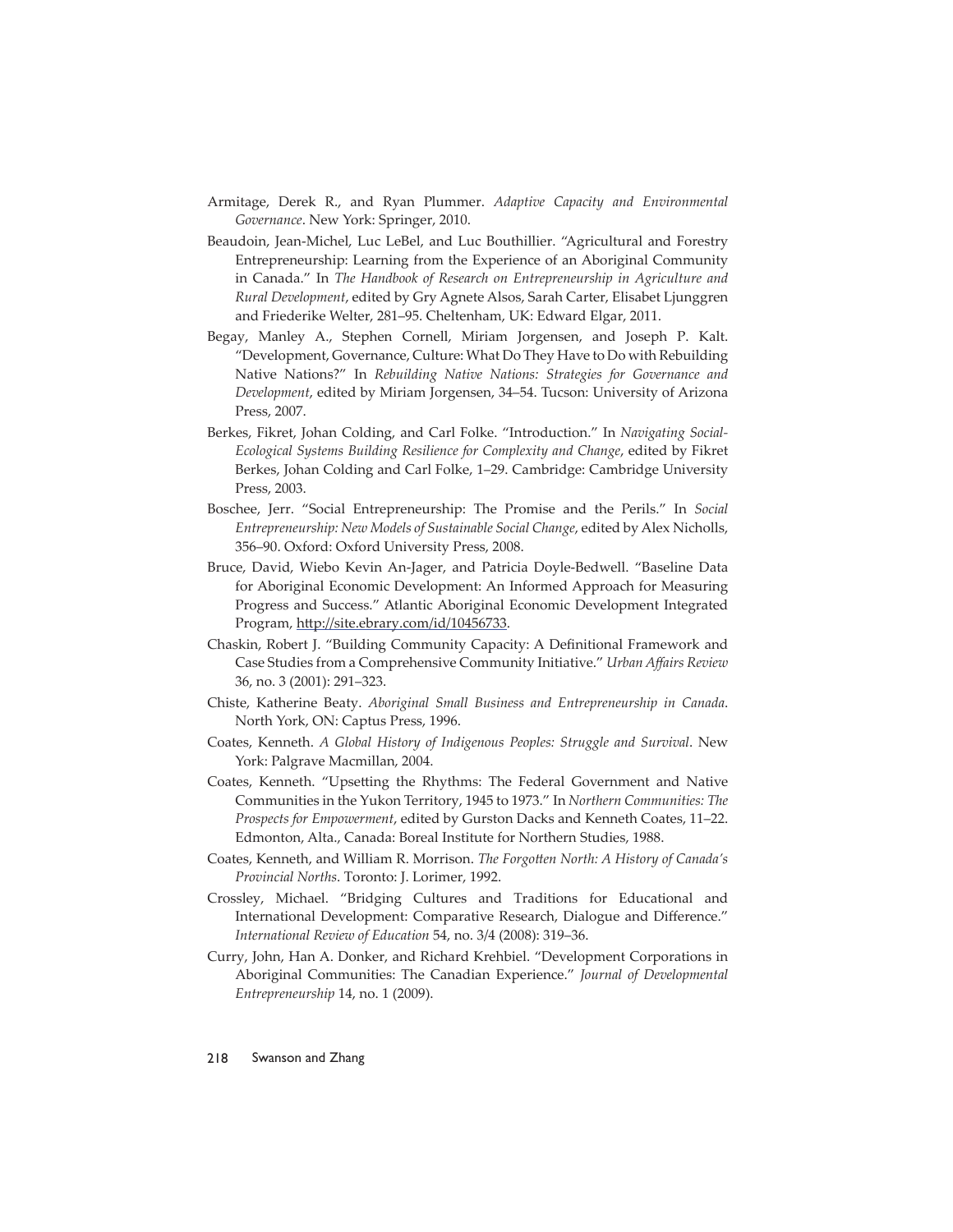- Dana, Leo Paul. "Entrepreneurship in a Remote Sub-Arctic Community." *Entrepreneurship Theory and Practice* 20, no. 1 (1995): 57–72.
- Dana, Leo Paul, and Robert Brent Anderson. "Indigenous Entrepreneurship as a Function of Cultural Perceptions of Opportunity." In *World Encyclopedia of Entrepreneurship*, edited by Leo Paul Dana, 249–58. Cheltenham, UK: Edward Elgar, 2011.
- Dana, Leo Paul, and Robert Brent Anderson. "A Multidisciplinary Theory of Entrepreneurship as a Function of Cultural Perceptions of Opportunity." In *International Handbook of Research on Indigenous Entrepreneurship*, edited by Leo Paul Dana and Robert Brent Anderson, 595–603. Cheltenham: Edward Elgar, 2007.
- Dana, Leo Paul, and Ivan Light. "Two Forms of Community Entrepreneurship in Finland: Are There Differences between Finnish and Sámi Reindeer Husbandry Entrepreneurs?" *Entrepreneurship & Regional Development* 23, no. 5-6 (2011): 331–52.
- Dana, Teresa E., and Liisa Remes. "An Ethnographic Study of Entrepreneurship among the Sami People of Finland." *Journal of Small Business and Entrepreneurship*  18, no. 2 (2005): 189–200.
- Ermine, Willie, and Jeremy Pittman. "Nikan Oti (the Future): Adaptation and Adaptive Capacity in Two First Nations Communities." In *The Economic, Social and Political Elements of Climate Change*, edited by Walter Leal Filho, 69–80. Berlin: Springer, 2011.
- Folke, Carl. "Resilience: The Emergence of a Perspective for Social–Ecological Systems Analyses." *Global Environmental Change* 16, no. 3 (2006): 253–67.
- Folke, Carl, Steve Carpenter, Thomas Elmqvist, Lance Gunderson, C. S. Holling, and Brian Walker. "Resilience and Sustainable Development: Building Adaptive Capacity in a World of Transformations." *Ambio* 31, no. 5 (2002): 437–40.
- Glomsröd, Solveig, and Iulie Aslaksen. "Presenting the Economy of the North." In *The political economy of Northern regional development*, edited by Gorm Winther, Gérard Duhaime, Jack Kruse, Chris Southcott, Hans Aage, Ivar Jonsson, Lyudmila Zalkind, Iulie Aslaksen, Solveig Glomsröd, Anne Ingeborg Myhr, Hugo Reinert, Svein Mathiesen, Erik Reinert, Joan Nymand Larsen, Rasmus Ole Rasmussen, Andrée Caron, Birger Poppel and Jón Haukur Ingimundarson, 239–50. Copenhagen: Nordic Council of Ministers, 2010.
- Greenhalgh, Trisha, Henry W. W. Potts, Geoff Wong, Pippa Bark, and Deborah Swinglehurst. "Tensions and Paradoxes in Electronic Patient Record Research: A Systematic Literature Review Using the Meta-Narrative Method." *The Milbank Quarterly* 87, no. 4 (2009): 729–88.
- Greenhalgh, Trisha, Glenn Robert, Fraser MacFarlane, Paul Bate, and Olivia Kyriakidou. "Diffusion of Innovations in Service Organizations: Systematic Review and Recommendations." *The Milbank Quarterly* 82, no. 4 (2004): 581–629.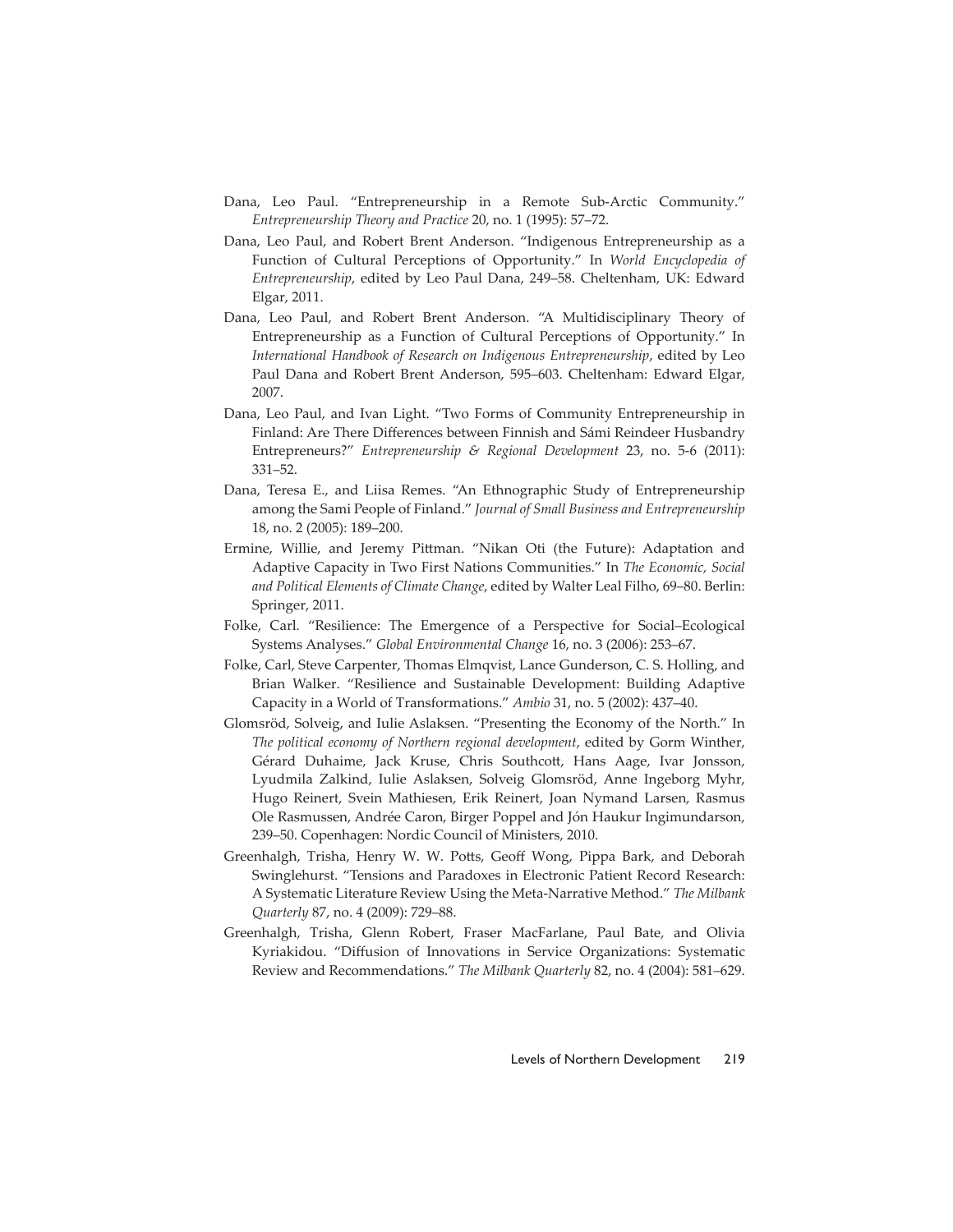- Haugh, Helen. "Community-Led Social Venture Creation." *Entrepreneurship Theory and Practice* 31, no. 2 (2007): 161–82.
- Heikkinen, H. "Neo-Entrepreneurship as an Adaptation Model of Reindeer Herding in Finland." *Nomadic Peoples* 10, no. 2 (2006): 187–208.
- Helin, Calvin. *Dances with Dependency: Indigenous Success through Self-Reliance*. Vancouver: Orca Spirit Publishing & Communications, 2006.
- Hindle, Kevin, Robert Brent Anderson, Robert J. Giberson, and Bob Kayseas. "Relating Practice to Theory in Indigenous Entrepreneurship: A Pilot Investigation of the Kitsaki Partnership Portfolio." *The American Indian Quarterly* 29, no. 1/2 (2005): 1–23.
- Hovelsrud, Grete K., Birger Poppel, Bob van Oort, and James D. Reist. "Arctic Societies, Cultures, and Peoples in a Changing Cryosphere." *AMBIO: A Journal of the Human Environment* 40, no. 1 (2011): 100–10.
- Huggins, Robert, and Piers Thompson. "Entrepreneurship and Community Culture: A Place-Based Study of Their Interdependency." *Entrepreneurship Research Journal* 2, no. 1 (2012): 1–34.
- International Centre for Northern Governance and Development. "ICNGD Opportunities North: Why the North Matters." International Centre for Northern Governance and Development, http://artsandscience.usask.ca/icngd/about.php.
- Light, Paul Charles. *The Search for Social Entrepreneurship*. Washington, D.C.: Brookings Institution Press, 2008.
- Lindsay, Noel J. "Toward a Cultural Model of Indigenous Entrepreneurial Attitude." *Academy of Marketing Science Review* 5 (2005): 1–17.
- Lo, Jenny, and Greg Halseth. "The Practice of Principles: An Examination of CED Groups in Vancouver, BC." *Community Development Journal* 44, no. 1 (2009): 80–110.
- Loxley, John. *Aboriginal, Northern, and Community Economic Development: Papers and Retrospectives*. Winnipeg: Arbeiter Ring Publishing, 2010.
- Lyons, Thomas, S., Theodore Alter, R., David Audretsch, and Darline Augustine. "Entrepreneurship and Community: The Next Frontier of Entrepreneurship Inquiry." *Entrepreneurship Research Journal* 2, no. 1 (2012): 1–24.
- Malenfant, Éric Caron, and Jean-Dominique Morency. "Population Projections by Aboriginal Identity in Canada." Ottawa: Statistics Canada, 2011.
- McBride, John Edward. "Aboriginal Community Economic Development: Overcoming Barriers to Aboriginal Entrepreneurship." Simon Fraser University, 2004.
- Natural Resources Canada. "The Atlas of Canada." Government of Canada, http://atlas.nrcan.gc.ca/site/english/maps/peopleandsociety/population/ aboriginalpopulation/#abo\_2006.
- Nordic. "Arctic Changing Realities." Copenhagen: Nordic Council of Ministers, 2010.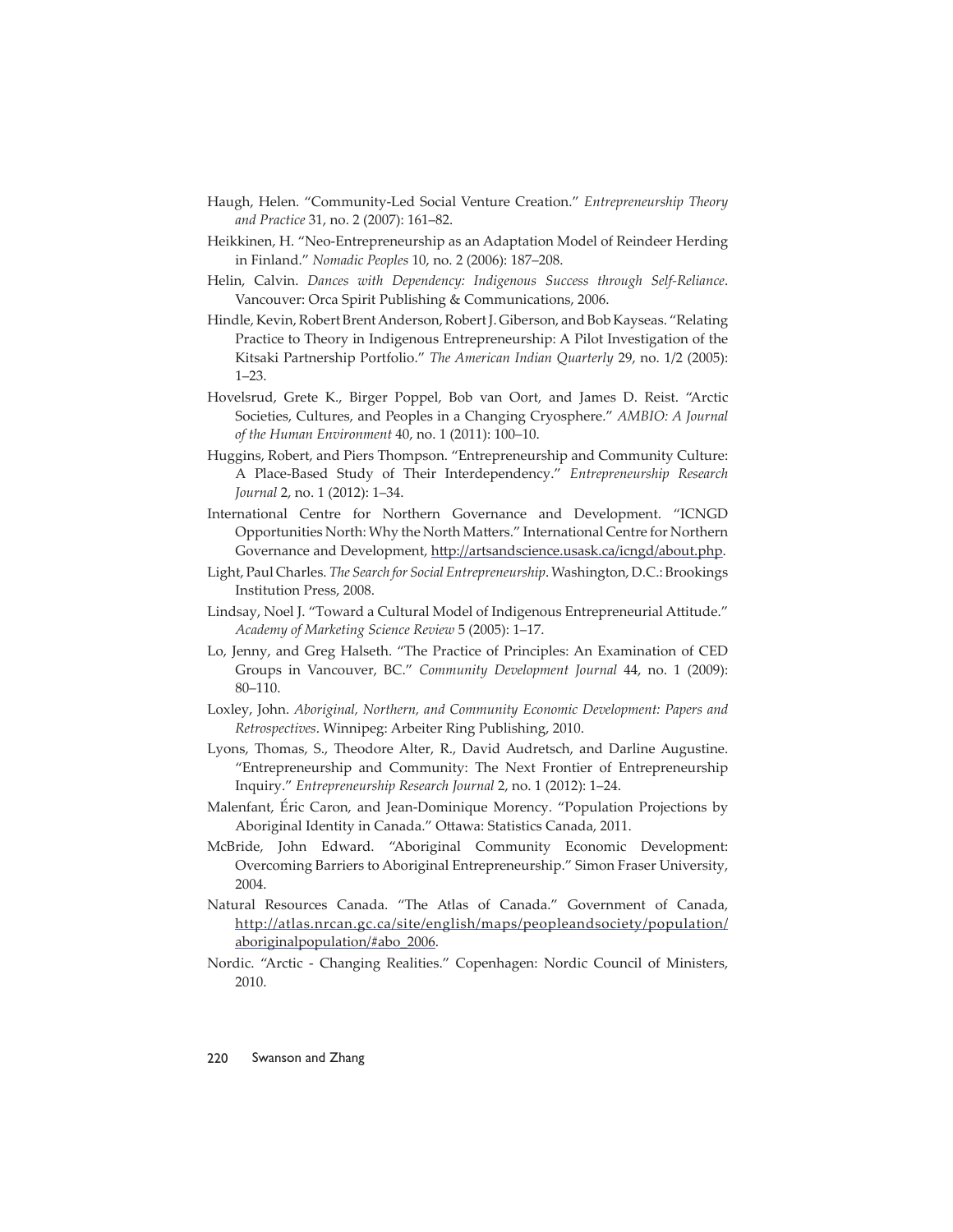- Northern Development Ministers Forum. "Changing Northern Economies: Helping Northern Communities Build a Sustainable Future." Northern Development Ministers Forum, 2009.
- Peredo, Ana María, and Robert B. Anderson. "Indigenous Entrepreneurship Research: Themes and Variations." In *Developmental Entrepreneurship : Adversity, Risk, and Isolation*, edited by Craig Galbraith and Curt H. Stiles, 253–73. Oxford: Elsevier JAI, 2006.
- Peredo, Ana María, Robert B. Anderson, Craig S. Galbraith, Benson Honig, and Leo Paul Dana. "Towards a Theory of Indigenous Entrepreneurship." *International Journal of Entrepreneurship and Small Business* 1, no. 1/2 (2004): 1–20.
- Perrini, Francesco. "Social Entrepreneurship Domain: Setting Boundaries." In *The New Social Entrepreneurship: What Awaits Social Entrepreneurial Ventures?*, edited by Francesco Perrini, 1–25. Northampton, MA: Edward Elgar, 2006.
- Plaut, Shayna. "'Cooperation Is the Story' Best Practices of Transnational Indigenous Activism in the North." *The International Journal of Human Rights* 16, no. 1 (2012): 193–215.
- Plummer, Ryan, and Derek R. Armitage. "Integrating Perspectives on Adaptive Capacity and Environmental Governance." In *Adaptive Capacity and Environmental Governance*, edited by Derek R. Armitage and Ryan Plummer, 1–19. New York: Springer, 2010.
- Rees, William E. "Stable Community Development in the North: Properties and Requirements, an Econo-Ecological Approach." In *Northern Communities: The Prospects for Empowerment*, edited by Gurston Dacks and Kenneth Coates, 59–75. Edmonton, Alta., Canada: Boreal Institute for Northern Studies, 1988.
- Reinert, Erik S. "The Economics of Reindeer Herding: Saami Entrepreneurship between Cyclical Sustainability and the Powers of State and Oligopolies." *British Food Journal* 108, no. 7 (2006): 522–40.
- Riseth, Jan Åge. "Sámi Reindeer Herd Managers: Why Do They Stay in a Low-Profi t Business?" *British Food Journal* 108, no. 7 (2006): 541–59.
- Semb, Anne Julie. "Sami Self-Determination in the Making?" *Nations and Nationalism*  11, no. 4 (2005): 531–49.
- Sisco, Ashley, and Carole Stonebridge. "Toward Thriving Northern Communities." Ottawa: The Conference Board of Canada, 2010.
- Statistics Canada. "Division No. 18, Saskatchewan (Code4718) (Table). Aboriginal Population Profile." In 2006 Census. Statistics Canada Catalogue no. 92-594-XWE. Ottawa, ON, 2007.
- Statistics Canada. "Division No. 19, Manitoba (Code4619) (Table). Aboriginal Population Profile." In 2006 Census. Statistics Canada Catalogue no. 92-594-XWE. Ottawa, ON, 2007.
- Sullivan Mort, Gillian, Jay Weerawardena, and Kashonia Carnegie. "Social Entrepreneurship: Towards Conceptualisation." *International Journal of Nonprofi t and Voluntary Sector Marketing* 8, no. 1 (2003): 76–88.